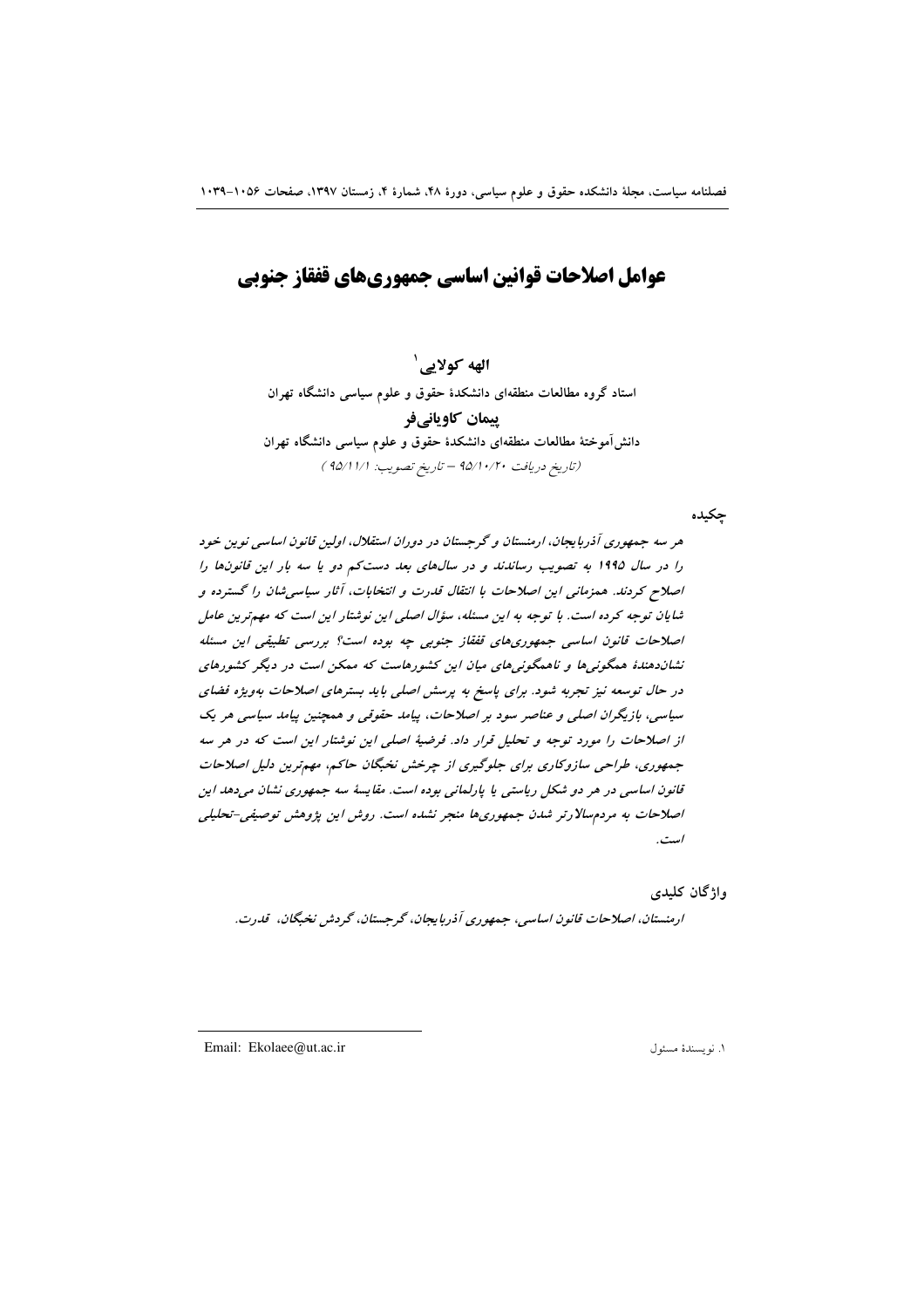#### مقدمه

با تعریف اصلاحات به معنی تکامل تدریجی برای حفظ اصل ساختار، نپذیرفتن دیدگاه و برنامهٔ اصلاحی در دورهٔ شوروی، سبب ایجاد بحرانهای بسیاری در آن نظام شد که به انحلال و فروپاشی اتحاد، انجامید. پس از فروپاشی ساختار پیشین، کشورهای عضو اتحاد وارد فضای روانی و محیطی جدیدی شدند و با وجود میراث شوروی، در چنین فضایی به بازتولید ساختارهای حقوقی، اداری، فرهنگی، سیاسی، اقتصادی، اجتماعی و حتی نظامی جدید از درون ساختارهای قدیمی پرداختند. در واقع در هر کشور به فراخور منافع نخبگان، فرهنگ سیاسی، وضعیت زیستی و اقتصادی، حقوق و آزادیهای فردی و جمعی، روابط خارجی، کثرتگرایی حزبی و سیاسی و چالش ها و رخدادهای خاص آن، پویش های منحصربهفردی بهوجود آمد که برایند أنها در اصلاح قانون اساسی در این کشورها تجلی یافته است. بررسی روند تحول در حقوق اساسی و نهادهای سیاسی این کشورها و همچنین واکاوی علل دگرگونی در قانون اساسی، محور این نوشتار است.

در هر نظام سیاسی دو گونه ساختار را می توان از هم بازشناخت: ساختارهای مبتنی بر قانون اساسی و ساختارهای واقعی نظام که حقوق واقعی مردم را مشخص می کند. برای نمونه قانون اساسی اتحاد شوروی پوششی برای حکومت حزب در این کشور بود. قانون اساسی اول و دوم شوروی که در نخستین روزهای انقلاب تدوین شد، نمایشگر واقعیت سیاست حزب يعني الگوي واقعي قدرت نبود (كولايي، ١٣٨٠: ١١٧). پس از فروپاشي اتحاد هر سه جمهوري قفقاز جنوبی اولین قانون اساسی خود را در سال ۱۹۹۵ به تصویب رساندند. هر سه جمهوری در دوران استقلال، این قانونها را دو یا سه بار اصلاح کردند و هر یک از این اصلاحات نهتنها بر حقوق اساسی و نهادهای سیاسی آنها مؤثر بوده، بلکه همزمانی آنها با دورهٔ انتقال قدرت و انتخابات، آثار سیاسی شان را گسترده و شایان توجه کرده است. در کنار پرسش اصلی مطرحشده، پرسش فرعی که در پژوهش به آنها پاسخ داده خواهد شد، این است که اصلاحات انجامگرفته در نخستین قانون اساسی جمهوریها و تحولات سیاسی همزمان با آنها چیست؟ گسترهٔ این مطالعه، از نظر جغرافیایی شامل سه کشور واقع در قفقاز جنوبی یعنی جمهوریهای آذربایجان، ارمنستان و گرجستان میشود. از نظر زمانی نیز گسترهٔ این پژوهش از فروپاشی اتحاد شوروی یعنی دسامبر ۱۹۹۱ تا سال ۲۰۱۸ را شامل می شود. از نظر موضوعی نیز نوعی پژوهش سیاسی- حقوقی و بین رشتهای مورد نظر بوده است.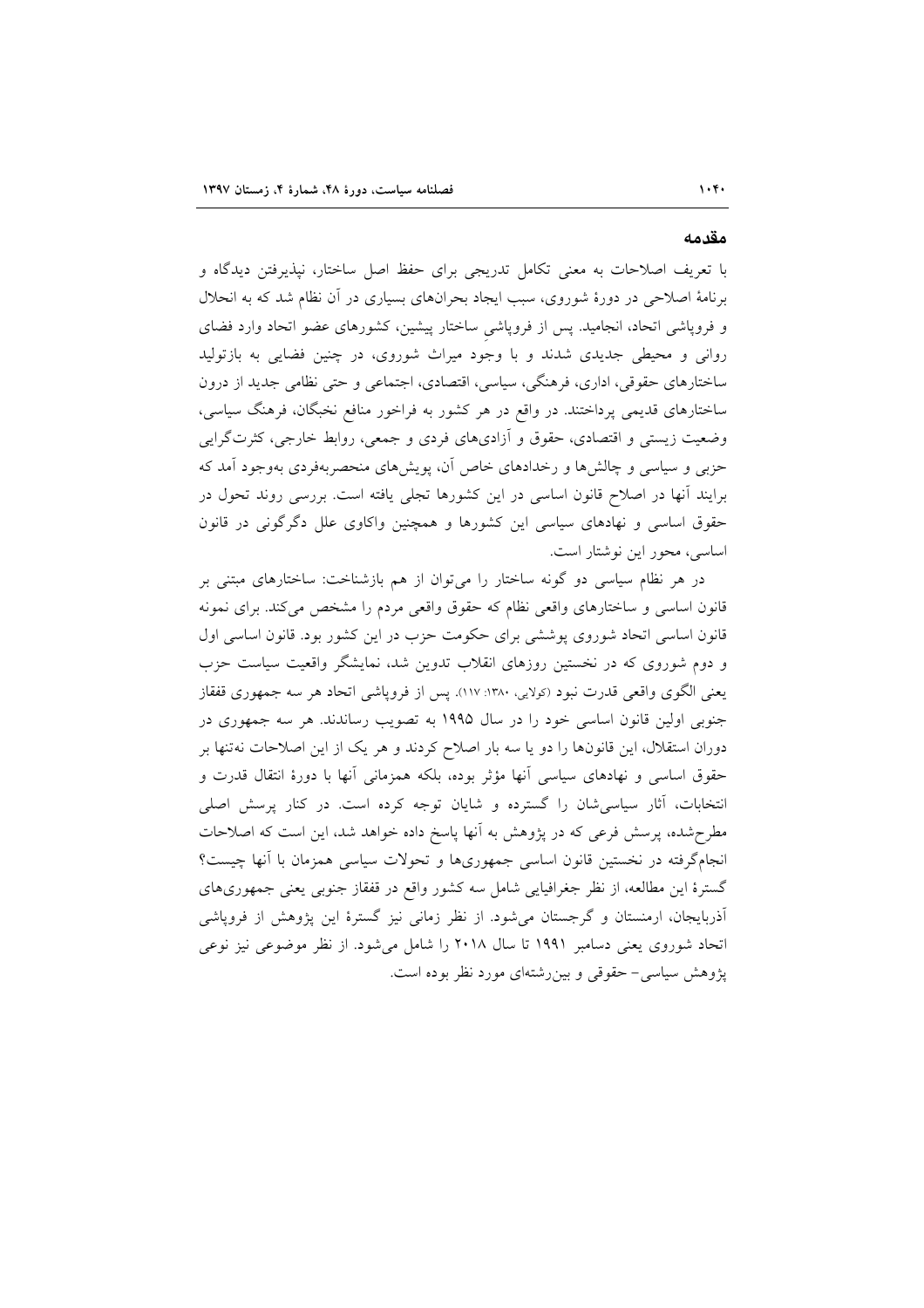۱. دگرگونی*های سی*اس*ی-ح*قوقی سه جمهوری قفقاز جنوبی در نیمهٔ ۱۹۸۹ نویسندهٔ انگلیسی تیموتی گارتون اش ٰ مقالهای در مورد تغییرهای گسترده و عمیقی که در لهستان و مجارستان رخ میداد، نوشت. این دو رخداد از یک سو همچون انقلابهای سنتی نبودند و از سوی دیگر رخدادهایی فراتر از اصلاحات بودند. تغییری از نوعی به نوع دیگر در جریان بود و تیموتی گارتون اش این روند را با ترکیبی از دو واژهٔ اصلاحات و انقلاب توصیف کرد.<sup>۲</sup> در ماههای پس از انتشار این مقاله، کشورهای بیشتری در این فرایند درگیر شدند که در بیشتر آنها انتقال بدون خونریزی رخ داد تا انقلاب سنتی که پیشتر در فرانسه، آمریکا، روسیه و چین رخ داده بود. پس از فروپاشی قدرت کمونیستی در ابتدای ۱۹۹۰، جمهوریهای بازمانده از اتحاد شوروی نیز تغییرهای مهم و بی سابقهای را تجربه کردند. در این جمهوریها گذار اقتصادی، سیاسی و حقوقی، نه با انقلاب خشونتبار، بلکه با اصلاحات در نهادهای موجود صورت گرفت (Grossman, 1997: 45-48). به هر حال اصل ۷۲ قانون اساسی ۱۹۷۷ اتحاد شوروی، بر حق هر یک از جمهوریها برای جدا شدن آزادانه از اتحاد تأکید کرده بود. از این اصل در فرایند فروپاشی شوروی استفاده شد. جمهوریها پس از جدا شدن از اتحاد، به گفتمان نوینی از مشروطهخواهی ٌ و گردآوری قانون اساسیهای نوین و مردمسالار پیوستند. یکی از مسائل بنیادین که سه جمهوری قفقاز جنوبی پس از استقلال با آن روبەرو بودند، تھیە و تنظیم چارچوب قانون اساسی بود. بررسی همزمان تحولات قانون اساسی با تحولات عرصهٔ سیاست هر کشور بهروشنی نشان خواهد داد که منافع بازیگرهای سیاسی مسلط، مهمترین عامل در بیشتر تحولات حقوقی است. در ادامه، سه بازهٔ پیشااصلاحات، روند و ماهیت اصلاحات و پسااصلاحات بررسی شده است تا تصویر روشن تری از بستر اصلاحات، روند و ماهیت اصلاحات و پیامد هر یک از این اصلاحات در جمهوريها ارائه شود.

### الف) تحولات سداسي-حقوقي جمهوري آذر بادجان

در پی استقلال جمهوری آذربایجان، اصلاحات اساسی در نظام حقوقی و قضایی این کشور نیز مورد توجه قرار گرفت. این قانون در ۱۲ نوامبر ۱۹۹۵ در همهپرسی تصویب شد و در ۲۵ نوامبر همان سال به تأیید مجمع ملی جمهوری آذربایجان رسید. ٔ قانون اساسی ۱۹۹۵

<sup>1.</sup> Timothy Garton Ash

<sup>2.</sup> Refolution

<sup>3.</sup> Constitutionalism

۴. *عالمی ترین سند حقوقی جمه*وری آذربایجان در ۵ بخش، ۱۲ فصل و ۱۵۸ اصل تنظیم شده است (Constitutional) Court of the Republic of Azerbaijan, 2016).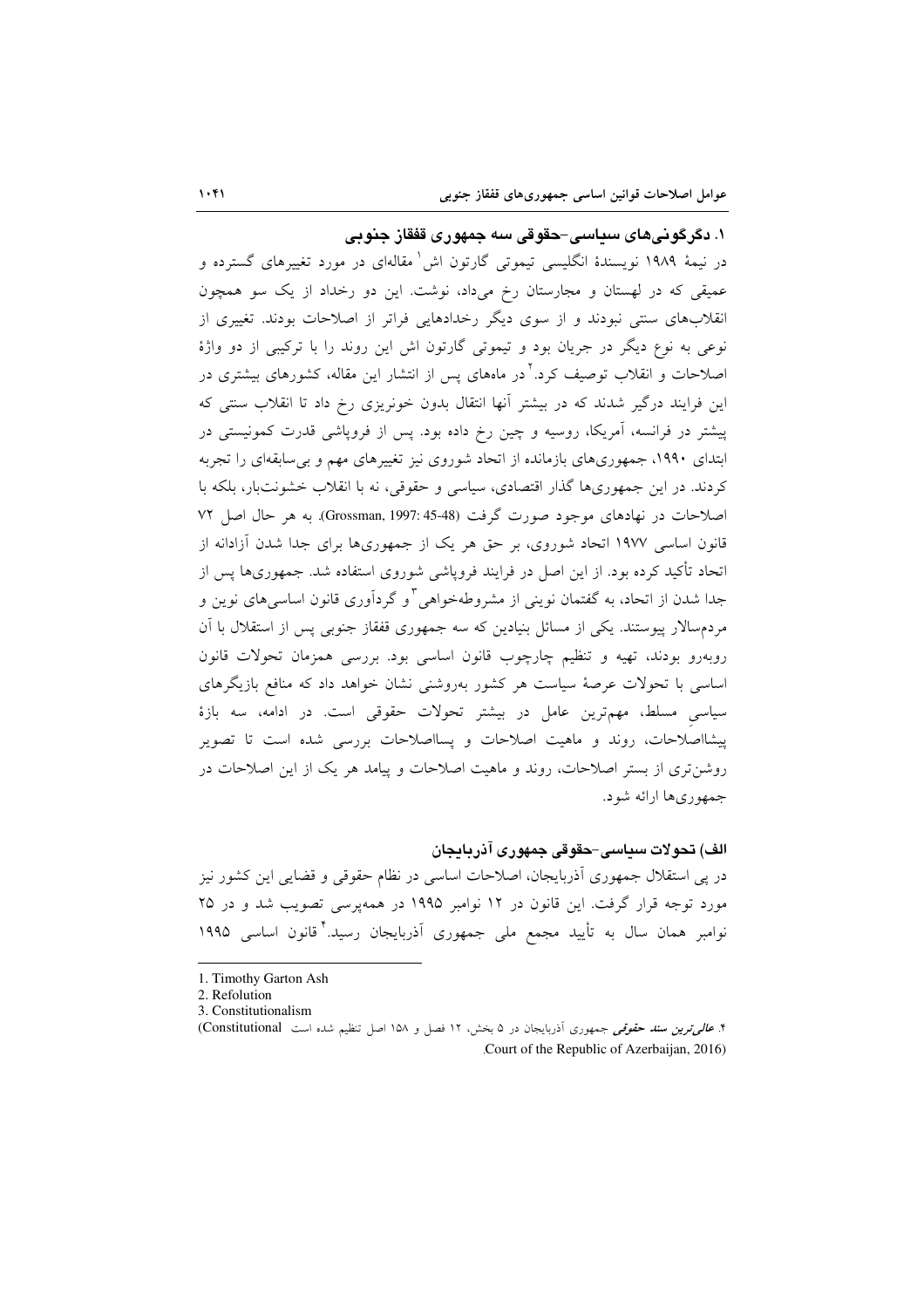$\overline{a}$ 

جمهوري آذربايجان تاكنون سه بار اصلاح شده است. اين قانون نخستينبار در ٢۴ اوت ٢٠٠٢ در همه پرسی اصلاح شد و برای بار دوم و سوم در ۱۸ مارس ۲۰۰۹ و ۲۶ سپتامبر ۲۰۱۶ با همهپرسیهای دیگری که در این کشور انجام گرفت، تغییرهای جدیدی در آن ایجاد شد. – دورهٔ حیدر علیاف؛ اصلاحات قانون اساسی برای انتقال قدرت به الهام علیاف ادر ۱۲ نوامبر ۱۹۹۵ همه پرسی قانون اساسی نوین جمهوری آذربایجان– به پیشنهاد کمیسیونی به رياست حيدر على اف- و همچنين انتخابات داخلي مجلس اين كشور براى انتخاب ١٢٥ عضو مجمع مل<sub>ی</sub> برگزار شد. نتایج انتخابات بهشکل گسترده به سود حزب آذربایجان نوین<sup>۱</sup> به رهبری حیدر علیاف<sup>۲</sup>بود. همچنین قانون اساسی نوین که قدرت اجرایی زیادی به رئيس جمهور مي داد، با ٩١/٩ درصد آرا تصويب شد .2011:The Europa World Yearbook: 2011, (747. به این ترتیب بنیان نظامی متمرکز و ریاستی در جمهوری آذربایجان گذاشته شد.

در ۲۲ ژوئن ۲۰۰۲ رئیس جمهور حیدر علی اف ۳۹ اصلاحیه برای ۲۳ اصل از قانون اساسی پیشنهاد داد. دو مورد از مهمترین بخشهای اصلاحات شامل انتقال قدرت اجرایی از رئیس مجمع ملی به نخستوزیر که خود گماشتهٔ رئیس جمهور است- در زمانی که قادر به انجام وظایف خود نباشد– و همچنین جایگزین کردن شرط بهدست آوردن اکثریت بهجای شرط دوسوم آرا در انتخابات ریاست جمهوری بود. بنابراین اولین اصلاحات پس از گذشت هفت سال از تصویب ان، در ۲۴ اوت ۲۰۰۲ انجام گرفت. از مهمترین پیامدهای اصلاحات این بود که زمینهٔ بهدست اَوردن مقام نخستوزیری توسط الهام علیاف<sup>۳</sup> و سپس رسیدن او به مقام ریاست جمهوری فراهم آمد.<sup>۴</sup>

١. تأسيس حزب آذربايجان نوين نتيجهٔ رخدادهايي بود كه از ١٩٨٨ در اين كشور بروز كرد و نيز اعلاميهٔ معروف به درخواست ۹۱ روشنفکر (Appeal of 91 Intellectuals) گروهی از فعالان سیاسی و روشنفکران بود. (New Azerbaijan Party, 2014). پس از مرگ حیدر علیاف، پسرش الهام علیاف رهبری این حزب را بر عهده گرفت. این حزب در اخرین انتخابات یعنی انتخابات مجلس ۲۰۱۵ با فاصلهٔ بسیار زیادی از دیگر حزبها، نزدیک به نیمی از  $R$ euters, 2015). صندلي ها را تصاحب كرد

۲. پیشتر جبههٔ خلق به رهبری الچیبیگ بر اثر شکستهای پیدرپی و از دست دادن حدود یکچهارم خاک این کشور، ناچار به ترک عرصهٔ قدرت شده بود (کولایی، ۱۳۷۴: ۱۷۶).

۳. در ۴ اوت مجمع ملی انتصاب الهام علیlف به نخستوزیری را تأیید کرد. دو روز بعد اَرتور راسیزاده نخستوزیری را بر عهده گرفت تا الهام علىاف بتواند در انتخابات اماده شود. در ابتداى اكتبر اعلام شد حيدر علىاف بهطور رسمى به سود .<br>پسرش کنار رفته است (the Europa World Yearbook,2011: 748).

۴. در سال ۲۰۰۳ پنجمین انتخابات ریاست جمهوری آذربایجان برگزار شد. براساس نتایج رسمی اعلامشده، الهام عل<sub>ما</sub>ف ۷۹/۵ درصد رأىها را بهدست آورد و بهعنوان چهارمين رئيس جمهور آذربايجان برگزيده شد.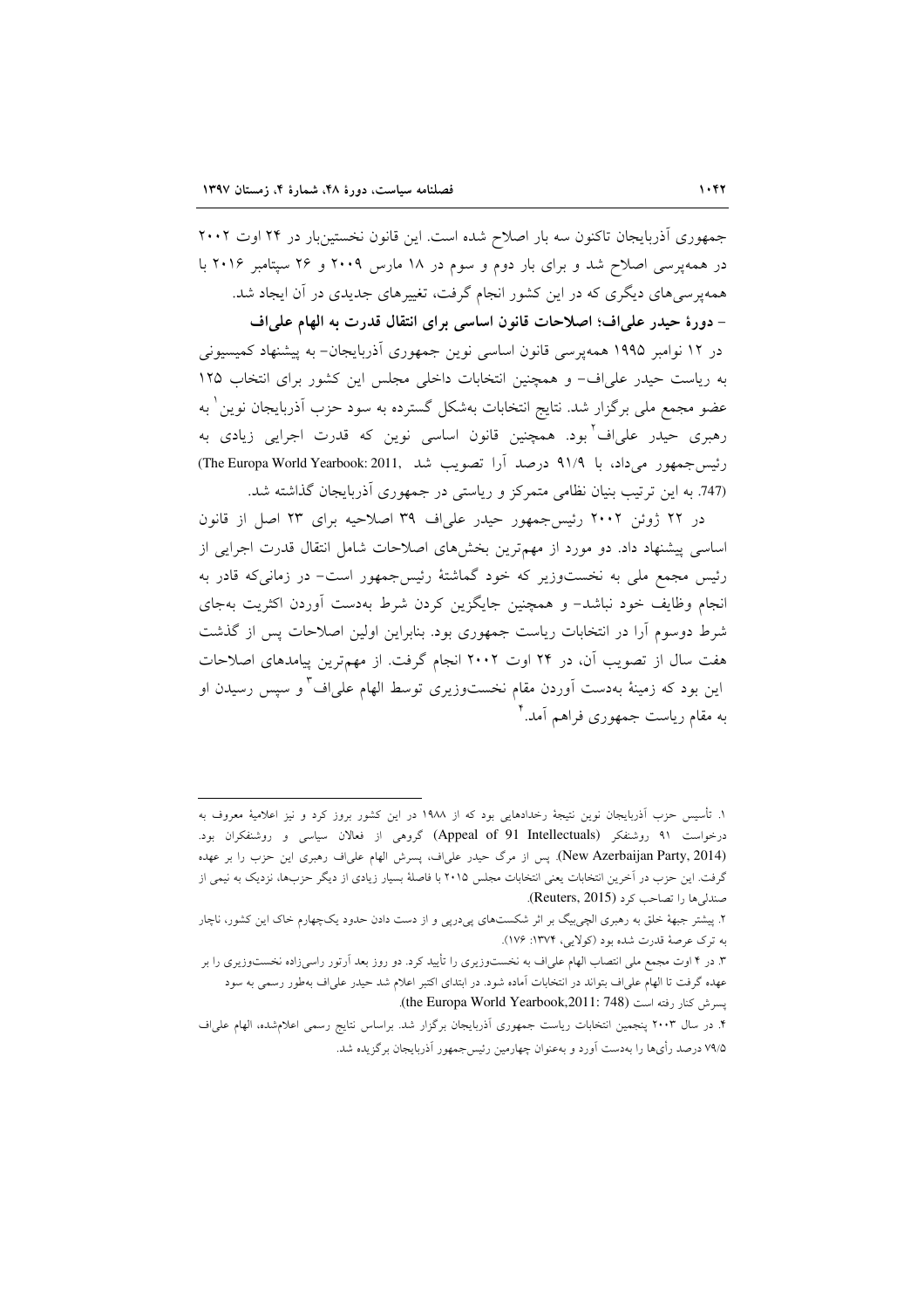– دورهٔ الهام علیاف؛ از اصلاحات برای تمدید دورههای ریاست جمهوری الهام علیاف تا اصلاحات برای گسترش قدرت رئیس جمهور

در سال ۲۰۰۸ الهام علیاف برای بار دوم در انتخاباتی که از سوی نهادهای بینالمللی نیز از فضاي حاكم بر أن استقبال شده بود، پيروز شد (ICG, 2010). كمي بعد، دبير اجرايي حزب أذربايجان نوين-حزب الهام على اف- على احمداف، حذف شرط قانون اساسي دربارة «محدود بودن ریاست جمهوری به دو دوره» را پیشنهاد داد.<sup>۱</sup> در همهپرسی، در مجموع ۲۹ اصل از اصول ۱۵۸گانهٔ قانون اساسی جمهوری آذربایجان تغییر کرد که مهمترین آنها مربوط به تعداد دورههایی است که یک فرد می تواند به مقام ریاست جمهوری برسد. در گزارشی که کمیسیون ونیز ٔ در ارزیابی این اصلاحات در سال ۲۰۰۹ منتشر کرد، آمده است: برخی از اصلاحات را باید حرکت مثبت و رو به جلویی برآورد و از آن استقبال کرد. همزمان در مورد برخی تغییرها، نگرانی هایی وجود دارد که مهمترین آنها حذف «محدود بودن ریاست جمهوری به دو دوره» است (Venice Commission, 2009). بنابراين الهام علىاف توانست در سومين و چهارمين دورهٔ ریاست جمهوری خود نیز ثبتنام کند.

در ۲۶ سپتامبر ۲۰۱۶ سومین همهپرسی اصلاحات قانون اساسی برای ۲۹ اصلاحیهٔ جداگانه برگزار شد که مهمترین آنها افزایش دورهٔ ریاست جمهوری به هفت سال، ایجاد دو مقام معاون رئیسجمهور منصوب رئیسجمهور و انتقال بخشی از صلاحیتهای نخستوزیر به آنها و اعطاى صلاحيت انحلال مجلس به رئيس جمهور است ,Radio Free Europe / Radio Liberty) (2016. بنابراین در سال ۲۰۱۸ چهارمین دور ریاست جمهوری الهام علیاف-تا سال ۲۰۲۵- در حالي آغاز شد كه با اصلاحات سال ٢٠٠٩ امكان حقوقي و با اصلاحات ٢٠١۶ قدرت دوچندان آن مهیا شده بود. این انتخابات از سوی حزبهای مخالفی که او را متهم به حکومت مستبدانه و سركوب مخالفان سياسي مي كردند، تحريم شد (Reuters, April 11, 2018).

### ب) دگرگوئےهای سیاسی–حقوقی ارمنستان

اعلامیهٔ استقلال ارمنستان با قوانینی در مورد ریاست جمهوری، اتحاد شوروی و ساختار دولت در سال ۱۹۹۱ تکمیل شد که در مجموع بهعنوان قانون اساسی این کشور استفاده شدند و پس از فروپاشی و جدا شدن از اتحاد شوروی نیز تا سال ۱۹۹۵ که قانون اساسی مستقل این کشور

١. رهبران مخالف حمايت خود را از تحريم همهپرسي اعلام كردند (the Europa World Yearbook,2011: 749). ۲. کمیسیون اروپایی برای مردمسالاری از راه قانون که با عنوان کمیسیون ونیز شناخته می شود، در واقع هیأت مشورتی شورای ارويا در زمينهٔ مسائل مربوط به قانون اساسي است (Venice Commission, 2014).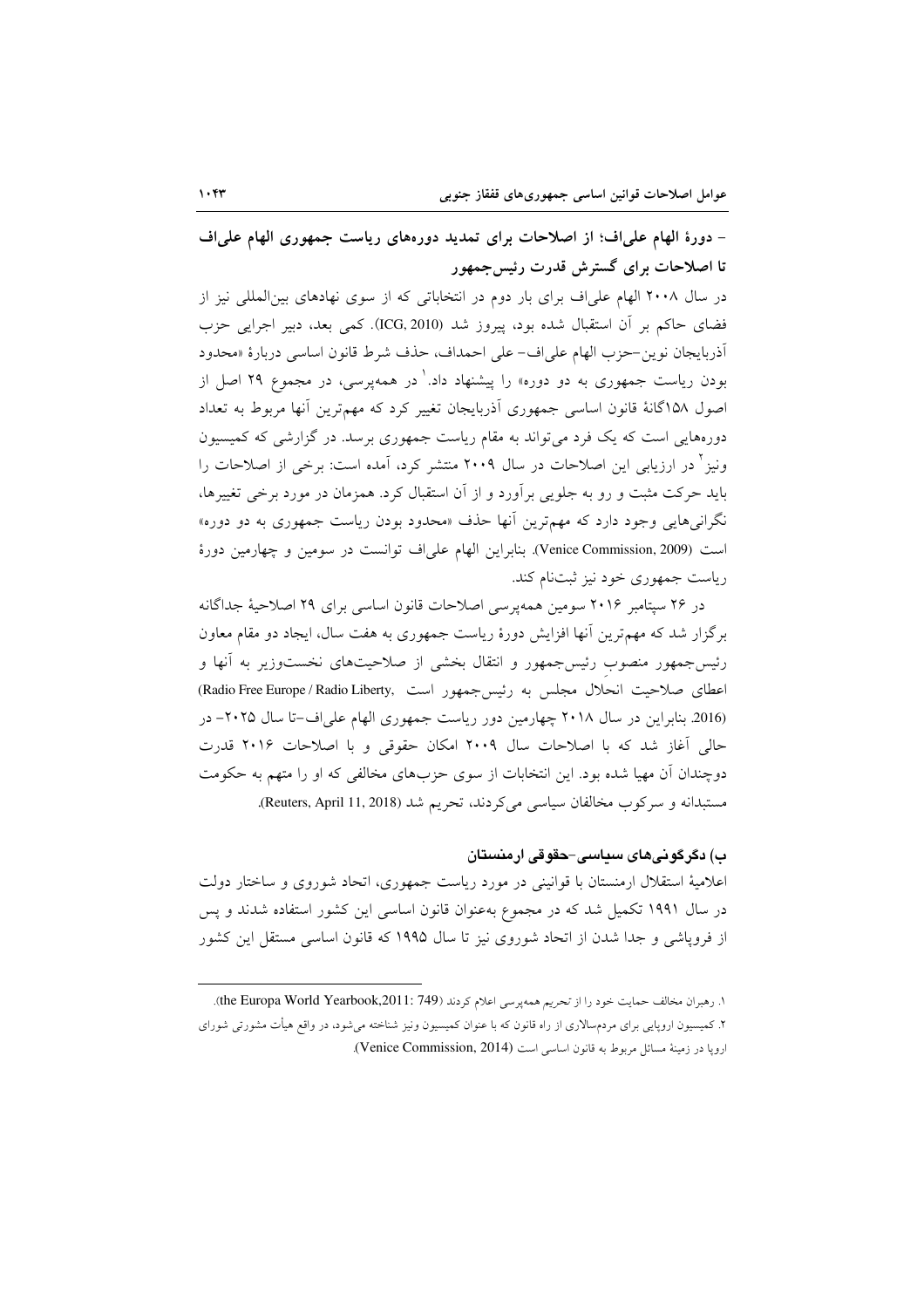تصويب شد، همچنان مرجع حقوق اساسي اين كشور بود. تهيهٔ پيشiويس و تصويب قانون اساسی نوین ارمنستان در دور اول ریاست جمهوری لئون تریتروسیان توسط مقامهای منصوب رئيس جمهور انجام گرفت (دانشگاه پرينستون، ١٣٩٧). در ١٢ مه ١٩٩٥ مجمع ملي اين پیشنویس را که از سوی رئیس جمهور حمایت میشد ْ، انتخاب و تصویب و ۵ ژوئیه را برای برگزاری همه پرسی تعیین کرد -275: Nohlen, Grotz & Hartmann, 2001: 335; Defeis,1995: 275) (277. با استقرار *نظام ریاستی* در ارمنستان، رئیس جمهور در رأس ساختار سیاسی ارمنستان قرار گرفت و هدایت امور اجرایی نیز توسط نخستوزیر(به پیشنهاد رئیس جمهور و تصویب مجلس) صورت پذیرفت. تریتروسیان در فوریهٔ ۱۹۹۸ استعفا داد و در انتخابات زودهنگام ریاست جمهوری روبرت کوچاریان برای ریاست جمهوری انتخاب شد. آ

– اصلاحات ۲۰۰۵ کوچاریان و گذار به نظام نیمهریاستی

در ۲۷ نوامبر ۲۰۰۵ که کوچاریان دور دوم ریاست جمهوری خود را میگذراند، اصلاحات قانون اساسی به همهپرسی گذاشته و تأیید شد. ٌ قانون اساسی اصلاحشده ۹ فصل و ۱۱۷ اصل داشت (تارنمای مجلس ملی جمهوری ارمنستان، ۲۰ آذر ۱۳۹۶). در قانون جدید تلاش شد از اختیارات رئیس جمهور کاسته شود ٔ، مجموعهای از حقوق مدنی مورد توجه قرار گیرد، حقوق و آزادیهای پیشین توسعه یابد و تعهدهایی در این زمینه به دولت داده شود.<sup>0</sup>کوچاریان در انتخابات ۲۰۰۸ از سرکیسیان که آخرین نخستوزیر کوچاریان هم بود، اعلام حمایت کرد. در این انتخابات سرکیسیان با ۵۲/۸۲ درصد آرا پیروز و رقیب او لئون تریتروسیان با ۲۱/۵۱ درصد آرا دوم شد (Election Guide, 2016) .

۱. تفاوت اصلی این پیش نویس با پیش نویسی که همزمان از سوی حزبهای رقیب منتشر شده بود، مربوط به ساختار دولت ارمنستان (پارلمانی یا ریاستی)، حدود صلاحیتها و قدرت قوهٔ اجرایی و قانونگذاری، شمول آنچه از سوی دولت نسل کشی ۱۹۱۵ ارامنه نامیده شده، وضعیت جوامع ارمنی خارج از کشور و حدود صلاحیت اعطاشده به دولتهای محلی بود.

٢. براى مطالعة علل و عوامل اين مسئله ر.ك: Stephan, H. A.: From Ter-Petrosian to Kocharian: Leadership Change in Armenia,

۳. کوچاریان نخستین کوشش را برای اصلاح قانون اساسی را در ۲۵ مه ۲۰۰۳ داشت که با مشارکت اندک مردم ناکام ماند. ۴. پس از اصلاحات، رئیسجمهور، دیگر ساختار هیأت دولت را شکل نخواهد داد یا بر تصمیمهای آن نظارت نخواهد کرد و دیگر رئیس دیوان عدالت نخواهد بود. رئیسجمهور دیگر حق انحلال مجمع ملی را ندارد. تصمیمهای هیأت دولت بدون تأیید رئیسجمهور هم قدرت اجرایی دارند (مادهٔ ۸۶) و رئیسجمهور تنها میٍتواند به مدت یک ماه اَنها را تعلیق کند و از ديوان قانون اساسي بخواهد آنها را با قانون اساسي تطبيق دهد.

۵. براساس اصلاحات حق تابعیت دوگانه برخلاف گذشته پذیرفته شد. با اصلاح اصل ۱۸ و مکانیسمهای بین|لمللی دفاع از حقوق شهروندان، هر كس حق دارد براى احقاق حقوق خود به نهادهاى بين المللي كه ارمنستان توافقهايي با أنها دارد، مراجعه كند. حق تفسير قانون نيز براي عدالت بيشتر از قضات گرفته شد (مادهٔ ۹۲).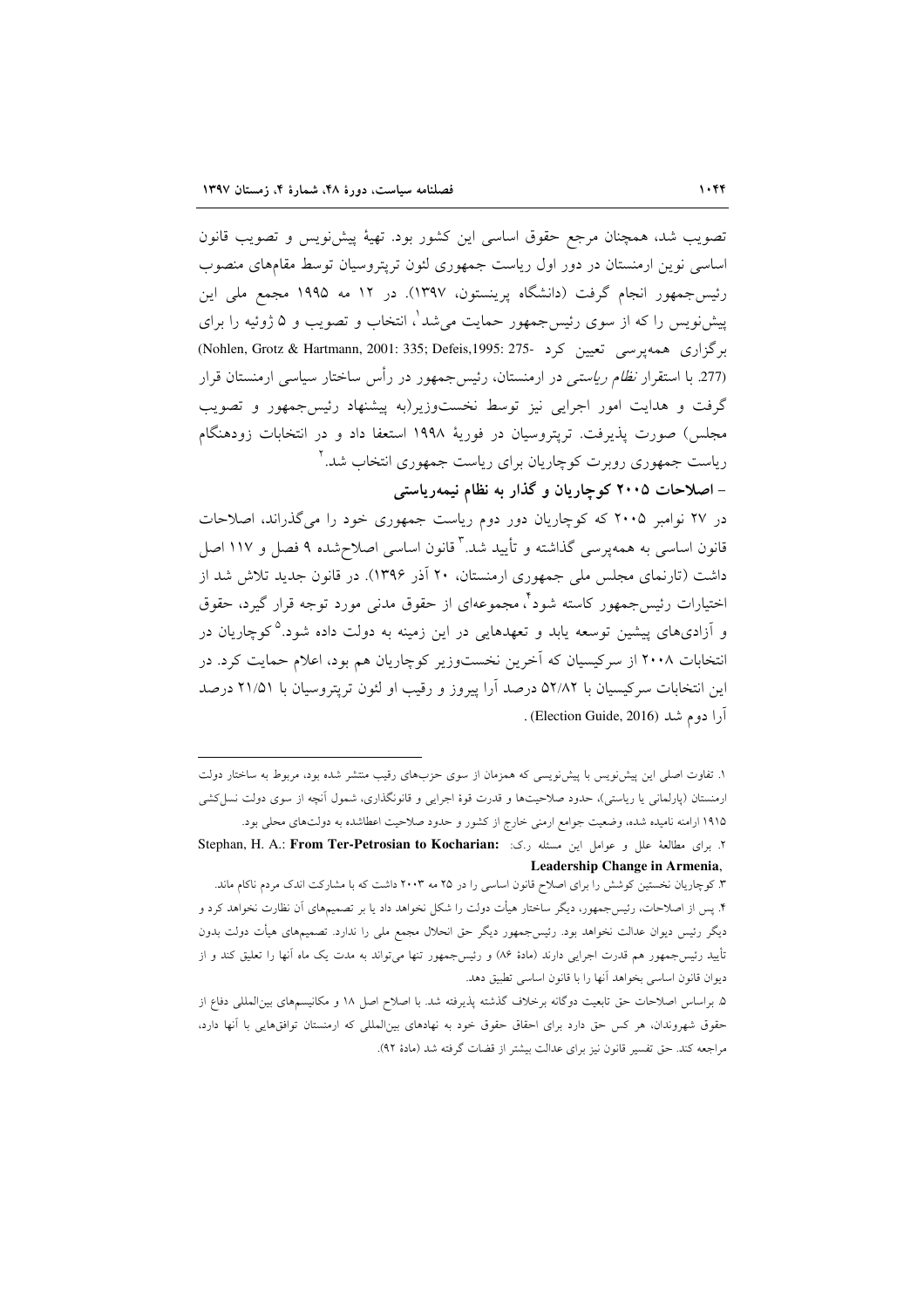- اصلاحات ۲۰۱۵ سرکیسیان: حفظ قدرت در چارچوبی جدید سرکیسیان رهبر حزب جمهوریخواه<sup>۱</sup> در سال0های پایانی ریاست جمهوری خود اصلاحاتی را پشتیبانی و تصویب کرد که پس از اجرایی شدن از سالهای ۲۰۱۷ و ۲۰۱۸ تغییر مهمی را در نظام سیاسی این کشور بهوجود آورد و نظام را از نیمهریاستی به پارلمانی تغییر داد. سرکیسیان که بهزودی باید قدرت را واگذار می کرد، پیش نویس اصلاحات را در راستای تقویت مجلس، تشریفاتی کردن مقام ریاست جمهوری و افزودن به اختیارات مجلس در پایان دورهٔ زمامداری خود به نتیجه رساند. حزب جمهوریخواه ارمنستان، فدراسیون انقلابی ارامنه و حزب ارمنستان شکوفا<sup>۳</sup> در حمایت از این تغییر و کنگرهٔ مل<sub>ی</sub> ارامنه <sup>۲</sup>، حزب میراث<sup>۵</sup>و حزب کشور قانونمند عليه أن رأى دادند (Venice Commission; 2014: 2) سركيسيان كه بهطور رسمي اعلام کرده بود، پس از پایان دورهٔ ریاست جمهوری خود به صحنهٔ سیاسی بازنخواهد گشت و تمایلی برای بهدست آوردن قدرت در چارچوب نخستوزیری ندارد، در اوج شگفتی با خداحافظی از مقام تشریفاتی شدهٔ ریاست جمهوری، نخستوزیر این کشور شد. اما بهسرعت با گسترش اعتراضها مجبور به استعفا شد و به این ترتیب قرهباغیها از صحنهٔ سیاسی ارمنستان حذف شدند (مرکز مطالعات اوراسیای مرکزی، اردیبهشت ۱۳۹۷).

## ج) تحولات سداسي-حقوقي گرجستان – دورهٔ شواردنادزه؛ تصویب قانون اساسی

در سال ۱۹۹۳کمیسی*ون گردآوری قانون اساسی* با ریاست شواردنادزه تشکیل شد. در ۲۴ اوت ۱۹۹۵ مجلس گرجستان قا*نون اساسی نوین* را برای دوران جدید استقلال تصویب کرد

١. اين حزب در انتخابات پارلماني ٢٠١٢ در مجموع ۶٩ صندلي از ١٣١ صندلي را بهدست أورد ( ,Election Guide  $(2016)$ 

۲. داشناکسیون در انتخابات پارلمانی ۲۰۱۲ پنج صندلی را در مجمع ملی بهدست آورد. در مجمع ملی قرمباغ نیز هفت صندلی از ٣٣ صندلي را در اختيار دارد (Armenian Revolutionary Federation (ARF),2015).

۳. حزب ارمنستان شکوفا در آوریل ۲۰۰۴ توسط متحدان سرکیسیان بنیان گذاشته شد. رئیسجمهور دوم ارمنستان یعنی کوچاریان نیز در بنیانگذاری حزب نقش مؤثری داشت و هنوز هم در حزب نفوذ دارد. حزب در حال حاضر ۳۷ صندلی را در مجمع ملي در اختيار دارد (Prosperous Armenia, 2016).

۴. کنگرهٔ ملی ارامنه در سال ۲۰۰۸ بنیان گذاشته شد و رهبر آن لئون تریتروسیان رئیس جمهور پیشین ارمنستان است و در واقع جانشين «جنبش ملي ارامنه» محسوب مي شود (Panarmenian.net, 2011). در انتخابات پارلماني ٢٠١٢ اين حزب موفق شد هفت صندلی از ۱۳۱ صندلی مجمع ملی را بهدست آورد.

۵. حزب میراث با تأسیس در سال ۲۰۰۲ حزب طرفدار غرب محسوب میشد و بر یکپارچگی در ساختارهای اتحادیهٔ اروپا تأكيد مي كرد (Heritage,2016). اين حزب در انتخابات سال ٢٠٠٧ هفت صندلي و در انتخابات سال ٢٠١٢ پنج صندلي را پەدىيت آورد.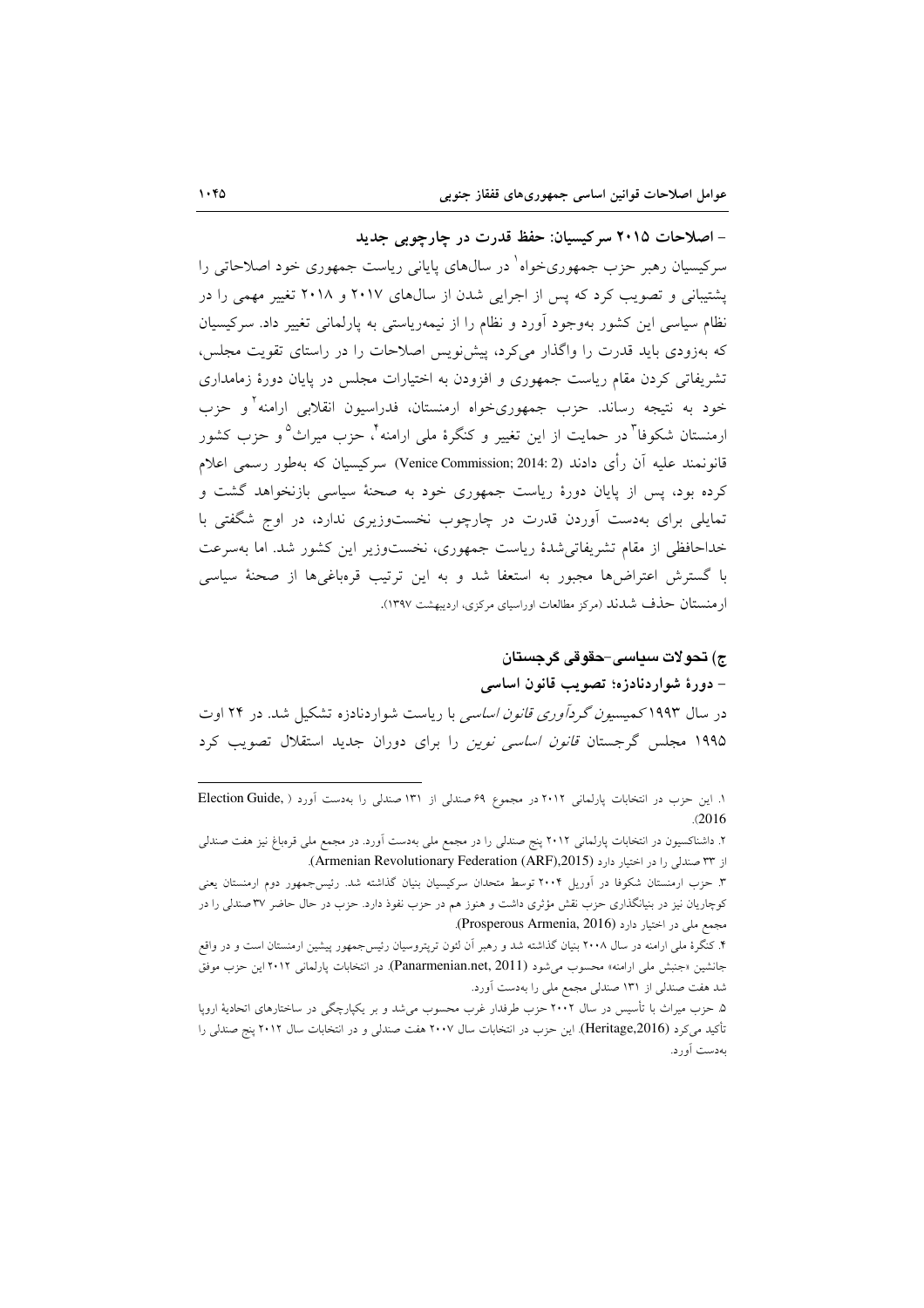(سفارت جمهوری اسلامی ایران–تفلیس،۱۳۹۱). در قانون اساسی ۱۹۹۵ *الگوی ریاستی* حاکم و توازن قدرت به سود رئیس جمهور بود. سال ۱۹۹۹ را باید أغاز تحلیل اصطلاحات قوانین اصلی گرجستان قرار داد. در این سال قانون انتخابات گرجستان دستخوش اصلاح مهمی شد. حزب حاکم با توجه به تجربهٔ پیشین و مزایایی که از آن راه بهدست آورده بود، آستانهٔ انتخابات را با اصلاحی که در قانون انتخابات در پی انجام آن بود، به ۷ درصد افزایش داد (Godoladze, 2013: 444). همچنین در دوم نوامبر ۲۰۰۳ انتخابات مجلس گرجستان و همزمان با آن همه پرسی اصلاح قانون اساسی برای کاهش تعداد صندلی های مجلس از ۲۳۵ به ۱۵۰ در انتخابات سال ۲۰۰۸ مجلس این کشور برگزار شد. در همهپرسی، حدود ۹۰ درصد آرا به سود اين تغيير بود (Direct Democracy, 2016).

– اصلاحات دورهٔ ساکاشویلی: از افزایش قدرت رئیس جمهور در سال ۲۰۰۴ تا کاهش قدرت او در سال ۲۰۱۰

با رخداد معروف به انقلاب گل رز، انتخابات زودهنگام پارلمانی و ریاست جمهوری دوباره برگزار شد و ساکاشویلی ۹۶/۳ درصد آرا را بهدست آورد. مشارکت نیز ۸۸ درصد بود (the Europa World Yearbook, 2010: 1922). با گردش نخبگان در سطوح عالی'، اصلاحات قانون اساسی نیز اجتنابناپذیر بهنظر میرسید. پیشنویس جدید قانون اساسی ۶ فوریهٔ ۲۰۰۴ در مجلس تصویب شد. از مهمترین نتایج این تغییرها گسترش اختیارات رئیسجمهور و در برابر آن، تضعیف مجلس بود (Arakelian & Nodi,2005:13-16).

پس از انتخابات ریاست جمهوری ژانویهٔ ۲۰۰۸، ساکاشویلی با همان اعتراضها و تظاهراتی روبهرو شد که شواردنادزه در سال ۲۰۰۳ با آن مواجه شده بود (کولایی، ۱۳۸۹: ۲۱۳). كميسيون قانون اساسى مأمور تهيهٔ پيشiويس جديدى شد. دومين رشتهٔ اصلاحات دورهٔ ساکاشویلی در سال ۲۰۰۹ انجام گرفت و مقام ریاست جمهوری دوباره تضعیف شد. رئیس جمهور نقش خود را بهعنوان رهبر سیاست خارجی و داخلی از دست داد. برخی از صلاحیتهای مهم از ریاستجمهوری به مجلس و هیأت دولت –که توسط نخستوزیر هدایت می شد– منتقل شد. جمع بندی گزارش کمیسیون ونیز این بود که اصلاحات سال ۲۰۰۹ سبب حرکت نظام ریاستی بهسوی نظامی است که در آن قوهٔ اجرایی پاسخگو به مجلس است (Venice Commission, 2010: 3-16). این اصلاحات نتوانست محمل دوام قدرت حزب اتحاد ملی ساکاشویلی باشد و در انتخابات ۲۰۱۲ پارلمان و سال بعد ریاست جمهوری را از دست  $\rightarrow$ 

١. مانند انتقال قدرت به گروه معروف به سهنفرهٔ انقلابي (Revolutionary Triumvirate).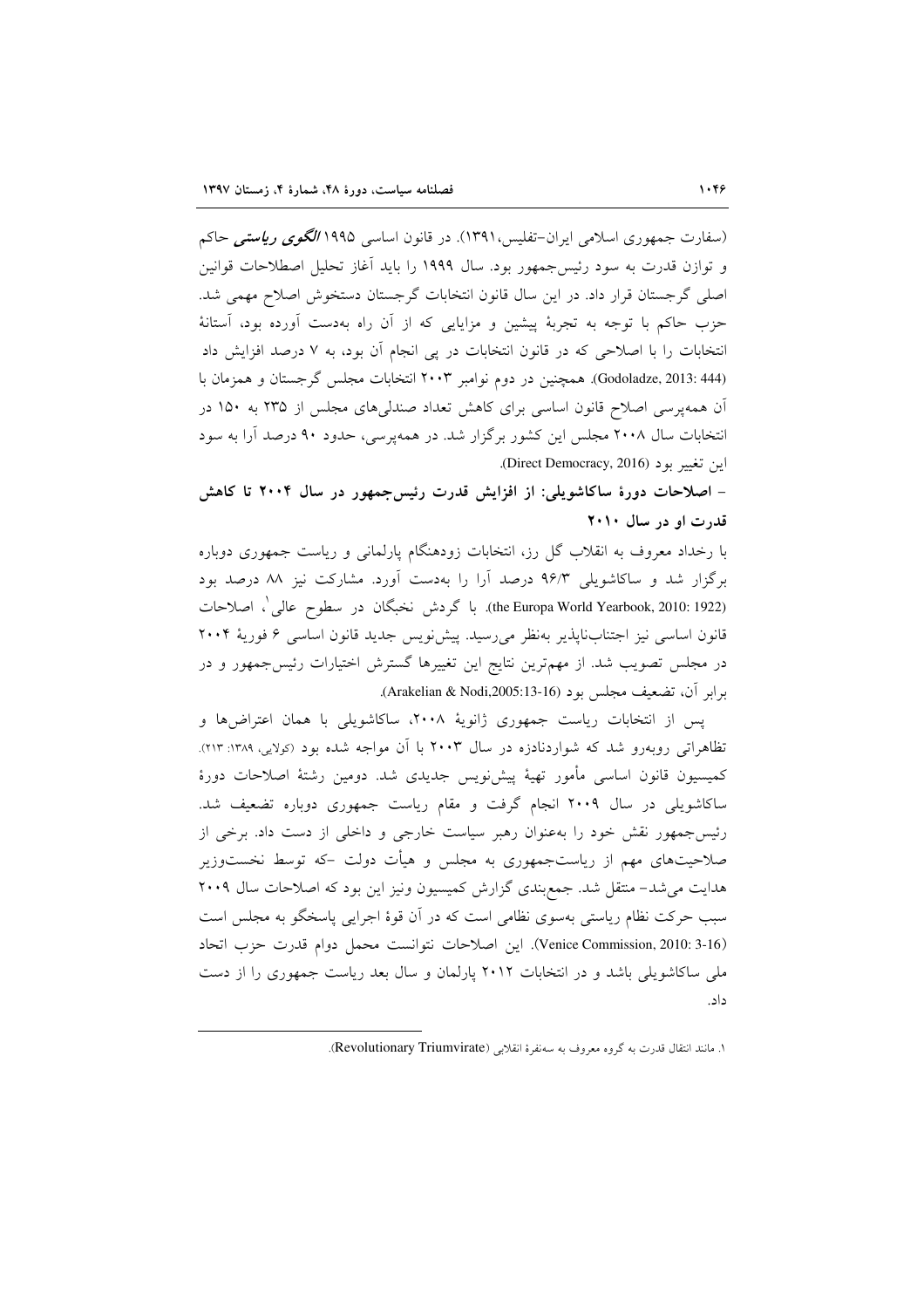– تلاش حزب مسلط برای گذار کامل به نظام پارلمانی

یس از اینکه حزب رؤیای گرجستان از سال ۲۰۱۲ قدرت را از ساکاشویلی و حزب او گرفت، اصلاحات قانون اساسی دوباره مورد توجه نخبگان جدید قرار گرفت. این اصلاحیه که یکی از شعارهای اصلی حزب رؤیای گرجستان در انتخابات مجلس سال ۲۰۱۶ این کشور بود، با وجود تحریم رأیگیری از سوی اقلیتها از جمله حزب اتحاد ساکاشویلی، در نشست فوقالعادهٔ مجلس گرجستان در ۲۶ سیتامبر ۲۰۱۷ به تصویب رسید (آران نیوز، ۱۳۹۶). رئيس جمهور گرجستان نيز بهزودي مجبور به امضاي اين قانون شد (Agenda, 2017). بنابراين حزب رؤیای گرجستان موفق شد با ابتکار خود، مجلس را در رأس ساختار سیاسی گرجستان قرار دهد.

### ۱. علل و انگیزههای اصلاحات

## الف) علل و انگیزههای اصلاحات سال ۲۰۰۲ جمهوری آذربایجان

در سال پایانی دور دوم ریاست جمهوری حیدر علیاف (۲۰۰۲)، حدود یک سال پیش از اینکه مرگ او اعلام شود، به پیشنهاد او نخستین رشته از اصلاحات قانون اساسی انجام گرفت. در نتيجة اين اصلاحات، هنگام ناتواني رئيس جمهور، قدرت اجرايي از رئيس مجمع ملي به نخستوزیر منتقل شد. شرط لازم ریاست جمهوری نیز از دوسوم رأی ها به نصف بهعلاوهٔ یکی از رأیها تغییر کرد. از سوی دیگر، بخش زیادی از این اصلاحات در مسیر هماهنگی با ارزشها و قواعد سازمانهای اروپایی و هماهنگ با توافقنامههای چندجانبه بود. این جمهوری با انجام این اصلاحات بخشی از تعهدهای ناشی از کنوانسیونها و همچنین تعهدهایی را که از سوی شورای اروپا پذیرفته بود، انجام داد. عامل خارجی نقش چشمگیری در اصلاحات نداشت، زیرا غرب به دلایل ژئوپلیتیکی و موضوع امنیت انرژی ٔ علاقهای به پیشبرد اصلاحات در این کشور ندارد. بنابراین در میان عوامل خارجی، اجتماعی و سیاسی، عنصر *سیاسی*، تلاش برای مدیریت انتقال قدرت از حیدر علیاف به پسرش مهمترین عامل در اصلاحات ٢٠٠٢ قانون اساسي بوده است.

ب) علل و انگیزههای اصلاحات سال ۲۰۰۹ و ۲۰۱۶ جمهوری آذر یابجان نقش چهار عامل تعهدها و فشارهای خارجی، جامعهٔ مدنی و کثرتگرایی سیاسی، عامل

۱. مورد امنیت انرژی نیز نکتههای مهمی وجود دارد. در سند بسیار مهم کمیسیون اروپایی با عنوان *طرح اجرایی امنیت انرژی و انسجام اتحادیهٔ اروپایی* که در سال ۲۰۰۸ تصویب شد، بهطور مستقیم از جمهوری آذربایجان بهعنوان یکی از شرکای این طرح نام برده شده است (سازمند و کاویانی فر،۱۳۹۴: ۵۵–۵۴).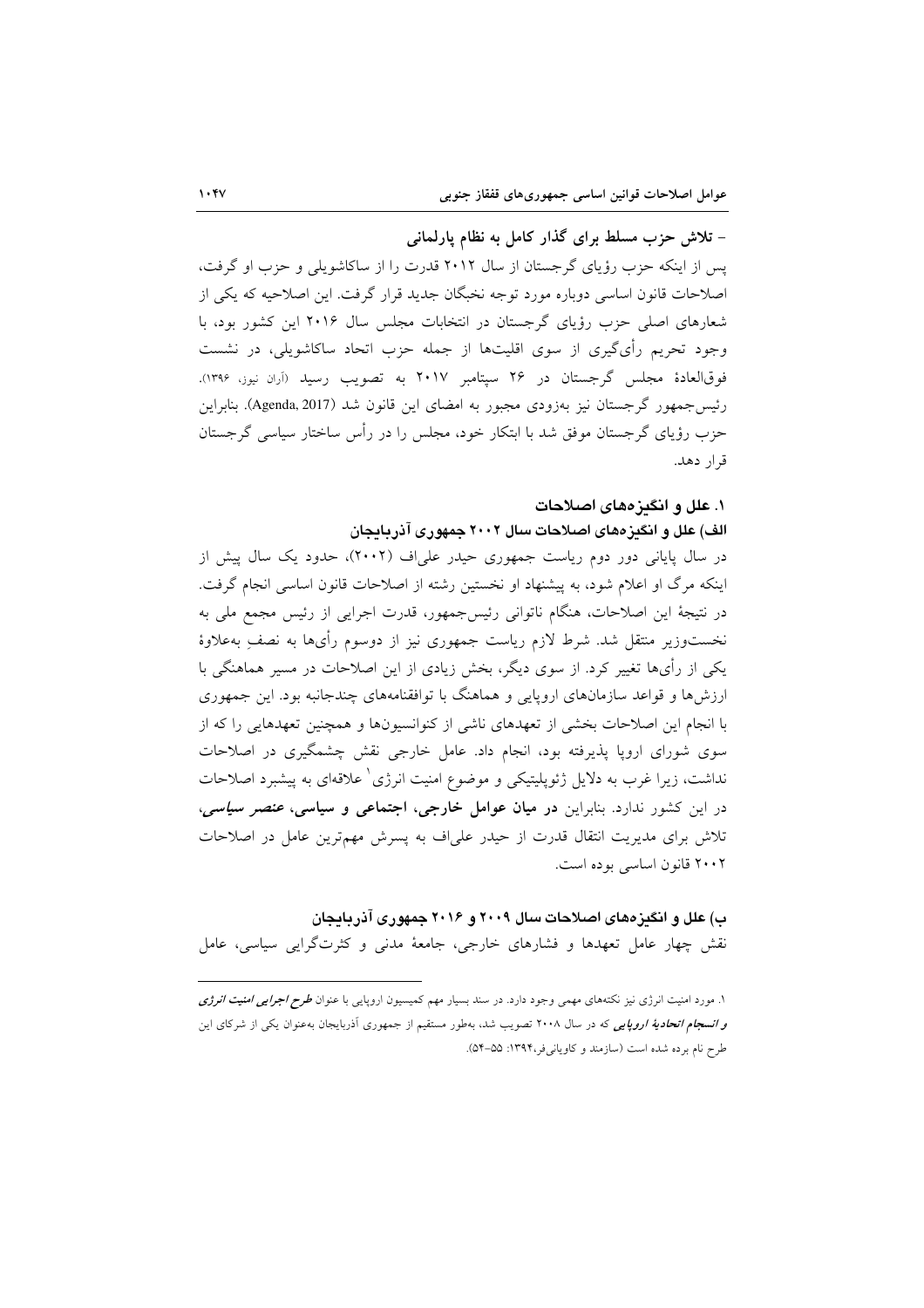اقتصادی و عامل سیاسی باید تحلیل شود. با انجام اصلاحات سال ۲۰۰۹ شورای اروپا در واکنش به مواردی مانند برداشتن محدودیت ریاست جمهوری از «نقض اصول مردمسالاری» در این کشور ابراز نارضایتی کرده بود (he Europa World Yearbook,2011: 749). از سوی دیگر نیز گسترش بیشتر حقوق و آزادیهای قانونی از موارد شایان توجهی بود، تا جایی که در گزارش کمیسیون ونیز خاطرنشان شد «بعضی از اصلاحات را باید حرکت مثبت و رو به جلو تلقی و از آن استقبال کرد» (Venice Commission, 2009). در مورد *عامل خارجی،* در بند ۲ اصل ۷ قانون اساسی جمهوری آذربایجان که مبنا و چارچوب کلی سیاست داخلی و خارجی این کشور را تعیین میکند، امده است: سیاست خارجی توسط موافقتنامههای بینالمللی که جمهوري أذربايجان نيز به أنها ييوسته، محدود مي شود. در سال ٢٠٠٩ جمهوري أذربايجان به ابتكار مشاركت شرقي (Eastern Partnership Initiative) اتحادية ارويا ييوست. با وجود اين از آن هنگام، از گرایش جمهوری آذربایجان به همگرایی با اروپا کاسته شده که در تعداد اندک توافقنامههای امضاشده در برنامهٔ مشارکت شرقی بین دو طرف بازتاب یافته است.<sup>۱</sup> اگرچه اصلاحات سال ۲۰۰۹ بیش از پیش حقوق و ازادیهای قانونی و رسمی مردم را افزایش داد و كميسيون ونيز هم در ارزيابي خود از بخشي از اين تغييرها استقبال كرد، بهدلايلي مانند نقش مشورتی کمیسیون ونیز و سایهٔ سنگین عامل ژئوپلیتیک، در همین تغییرها هم نمی توان نقش چشمگیری برای عامل خارجی در نظر گرفت. خود اصلاحات حقوقی و رسمی نیز بدون وجود نهادهای مدنی قدرتمند تضمینی برای اجرایی شدن نداشتهاند.

در مورد *عامل جامعهٔ مدنبی و کثرتگرایبی سیاسی*؛ با توجه به آمار مؤسسهٔ گزارشگران بدون مرز، در دور اول ریاست جمهوری الهام علیاف، رتبهٔ بینالمللی این کشور در شاخص آزادی رسانه ٔ از ۱۱۳ در سال ۲۰۰۳ به ۱۵۰ در سال ۲۰۰۸ سقوط کرد. در دور دوم ریاست جمهوري الهام علي اف كه با اصلاحات سال ٢٠٠٩ همراه شد نيز رتبهٔ اين كشور از ١٥٠ به ۱۵۶ در سال ۲۰۱۳ سقوط کرد. با اجرایی شدن اصلاحات از این سال و استمرار قدرت الهام علی اف در دور سوم نیز این رتبه تا سال ۲۰۱۶ به ۱۶۳ رسید. براساس گزارش گروه بحران بین|لمللی، معرفی قوانین محدودکنندهٔ انتخاباتی اندکی پیش از انتخابات همواره از رویههای

2. Freedom of Press Index

 $\overline{a}$ 

۱. در سال ۲۰۱۴ از میان زمینههای متعدد همکاری اتحادیهٔ اروپایی و جمهوری اذربایجان، این کشور تنها موافقتنامههای «تسهیل روادید» و «مراجعهٔ دوباره» را امضا کرده است. یکی از مهمترین منافع متقابل موضوع مهم امنیت انرژی است. از میان تمام اعضای برنامهٔ مشارکت شرقی، این جمهوری توانایی بهتری برای مقابله با فشار روسیه دارد، درحالی6ه همزمان نقش راهبردي در موضوع امنيت انرژي اتحاديه را نيز دارد (Alieva,2014: 39).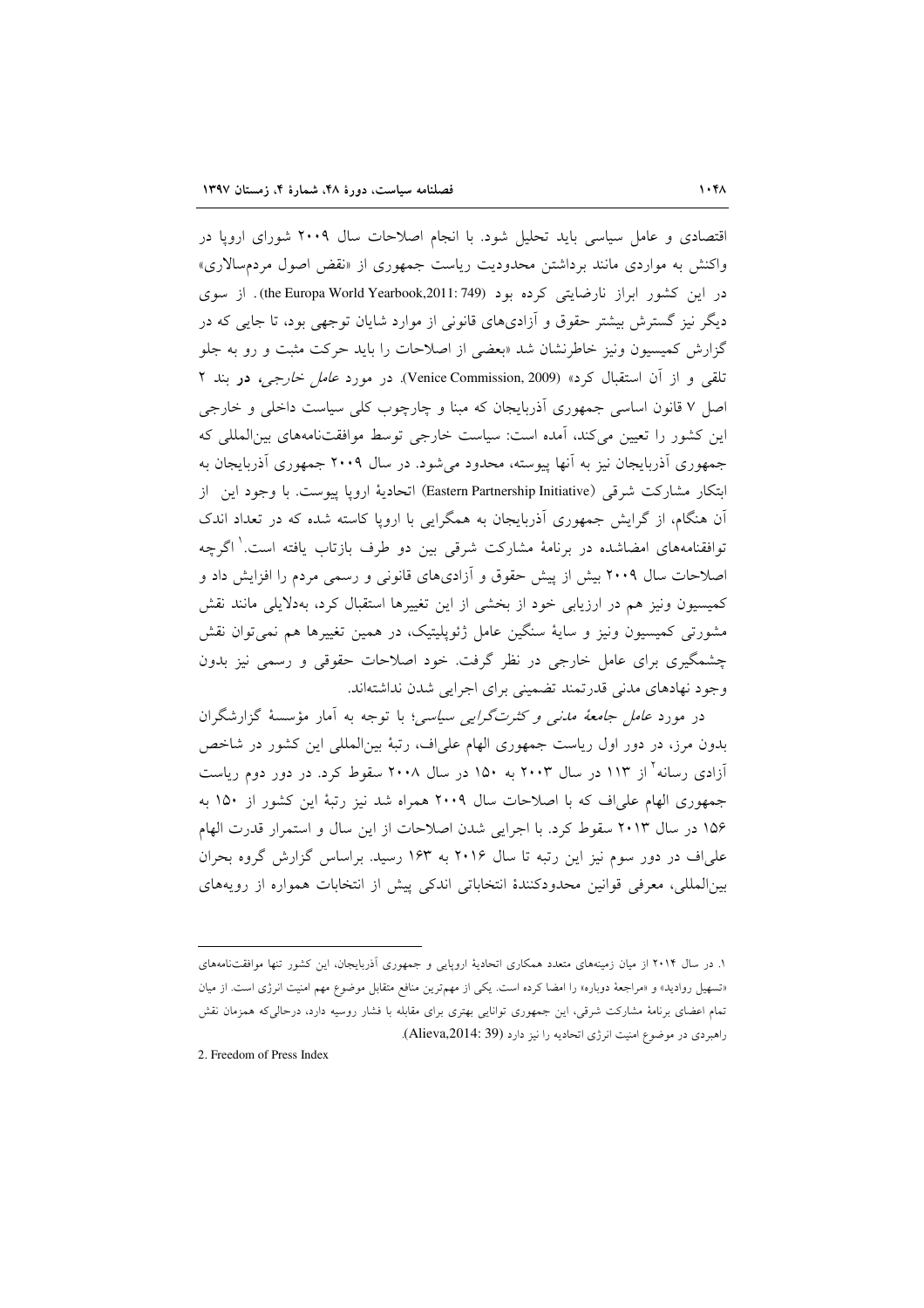دولت بوده است. حزبهای مخالف نیز در سیهر سیاسی این کشور جایگاهی نداشته و در هر انتخابات صندلی های بیشتری را به حزب آذربایجان نوین الهام علی اف واگذار کر دهاند.

در مورد *عامل اقتصادی؛* درآمدهای وسیع ناشی از صادرات نفت به تقویت قدرت رئیس جمهور الهام علی اف کمک کرد و تسلط نخبگان و شبکههای تجاری را افزایش داد. انتقال نفت در مه ۲۰۰۵ از خط لولهٔ باکو–تفلیس-جیحان آغاز شد و این خط لوله تا ژوئیهٔ ۲۰۰۶ به ظرفیت کامل رسید. دورهٔ ریاست جمهوری الهام علی اف را می توان دوران تثبیت حیات نخبگان سیاسی به پشتوانهٔ رشد اقتصادی با درآمدهای نفتی توصیف کرد.<sup>\</sup> با وجود این نکتهای که در مورد نقش عامل اقتصاد در روند تحولات وجود دارد، این است که اقتصاد بیش از اینکه علت یا انگیزه یا محرک اصلی برای تحولات قانون اساسی باشد، بیشتر بسترساز یا تسهیل کنندهای در ایجاد حمایتهای عمومی در خدمت رویههای اقتدارگرا و حفظ وضع موجود است. با این توضیحها می توان گفت این عنصر نیز در سایهٔ عامل سیاسی قرار می گیرد. با توجه به گزارش گروه بحران بینالمللی، رویهٔ اقتدارگرایانهٔ الهام علیاف پس از سال ۲۰۰۵ آشکار شد. دولت همچنین در پی انتخابات مجلس در نوامبر ۲۰۰۵، مخالفان را بهشدت سرکوب کرد. به فاصلهٔ اندکی پس از انتخابات مجلس ۲۰۰۵ که به ایجاد مجلسی زیر کنترل حزب آذربایجان نوین منجر شد، الهام علیاف اولین تغییرهای گستردهٔ سیاسی را آغاز کرد. در این میان، بازداشت انساناف از رهبران پرازی بهطور نمادین بهمعنای پایان نقش طایفهها بهعنوان عامل تعیینکننده در سیاست جمهوری آذربایجان بود. نخجوانیها و تا حد کمتری یرازیها همچنان شغلهای مهم را در دست داشتند، اما وفاداریهای شخصی و نزدیکی به رئیس جمهور به عامل مهمتری نسبت به وابستگیهای محلی و منطقهای تبدیل شد (ICG,2005,2010). این موارد نشان میدهد اصلاحات قانون اساسی ۲۰۰۹ بخشی از یک روند سیاسی است که پیشتر از سال ۲۰۰۵ آغاز شده بود؛ بنابراین، تحولات سیاسی از سال ۲۰۰۵ آغاز شد و در سال ۲۰۰۹ و با از میان برداشتن محدودیتهای ریاست جمهوری به اوج رسید. با اصلاحات سال ۲۰۱۶ حتی قدرت بیشتری را برای رئیس جمهور فراهم کرد. این موارد نشان می دهد عامل سیاسی با محور تداوم و تقویت قدرت شخص الهام علی اف پیشران اصلاحات ۲۰۰۲، ۲۰۰۹ و ۲۰۱۶ جمهوری آذربایجان است.

١. تحول در صادرات نفت با بهرهگیری از این خط لوله بهعلاوه قیمت بالای نفت عطف مهمی در فضای اقتصادی و سیاسی این کشور است. درآمدهای نفتی به علیاف امکان داد تا فقر و بیکاری را کاهش، درآمد سرانه را افزایش و شبکههای حمایتی .<br>خود را گسترش دهد. همچنین هزینههای عمومی سبب افزایش محبوبیت او شده است که در انتخابات نمودار می شود.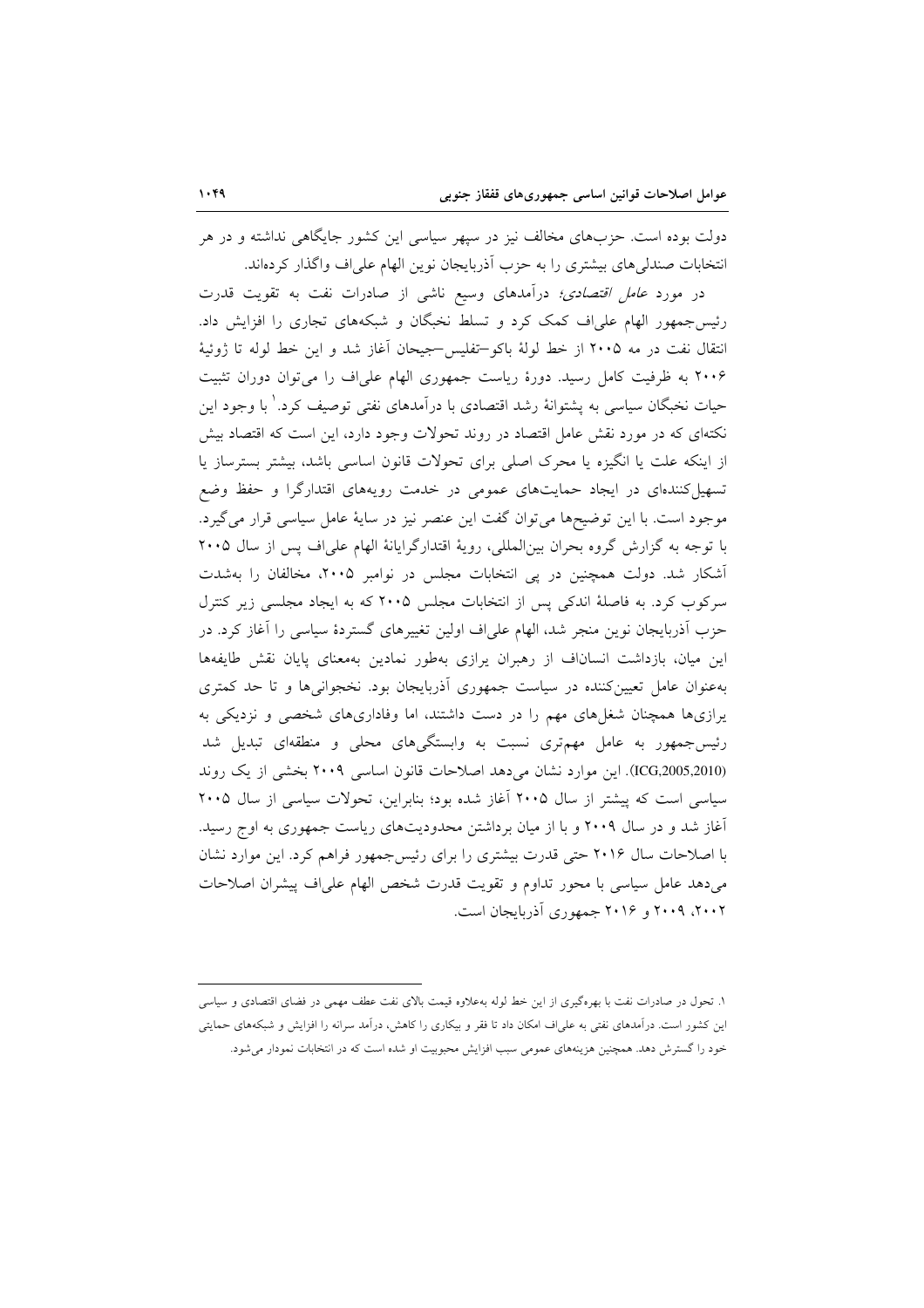ج) علل و انگیزههای اصلاحات سال ۲۰۰۵ و ۲۰۱۵ ارمنستان

ارمنستان برخلاف جمهوری اَذربایجان پیشینهٔ بسیار دیرپایی در فعالیتهای حزبی دارد و هنوز هم حزبهای مختلفی در این کشور فعالیاند. با وجود این روند انتخابات و همه پرسی های مختلف انجامگرفته در این کشور نشان می دهد که حزب جمهوری خواه پیوسته ارکان بیشتری را در این کشور به دست گرفته است. در دورهٔ حاکمیت حزب جمهوریخواه دو رشته از اصلاحات در سال های ۲۰۰۵ و ۲۰۱۵ در قانون اساسی این کشور انجام گرفت که صلاحیتها را از قوهٔ اجرایی به مجلس و مقامهای پاسخگو به آن منتقل می کرد. اگرچه بر روی کاغذ در نتيجة اين اصلاحات، حزبها نقش مضاعفى پيدا مى كنند، در عمل بهدليل تسلط حزب جمهوري خواه، بيشتر حزبها بهشدت با أن مخالفاند. بازيگر اصلي انجام اصلاحات سال ۲۰۰۵ کوچاریان بود و الگوی ریاستی به الگوی نیمهریاستی تغییر کرد و یک رشته حقوق و آزادیهای مدنی نیز در قانون پیش بینی شد. در مورد عامل خارجی، با وجود گرایش این کشور برای همگرایی با ارزشهای اروپایی بهنظر میرسد این عامل را باید نه علت اصلی، بلکه بستری برای اصلاحات و هماهنگی با ارزش های اروپایی دانست که بهدلیل هماهنگ بودن با منافع نخبگان سیاسی، در زمان انتقال قدرت سیاسی شکل عملی بهخود گرفته است. ٰ

در مورد *جامعهٔ مدنی و حزبها؛* اگرچه بسیاری از مردم ارمنستان برای خود هویتی اروپایی تصور میکنند ٌ، پویشهای عمومی این کشور را بیشتر حزبها سازماندهی میکنند تا سازمانهای غیردولتی. حزبها از زمان استقلال بازیگران مؤثر و فعال صحنهٔ سیاسی ارمنستان بودهاند؛ بنابراین در بررسی علل تحولات سیاسی نیز بهجای سازمانهای غیردولتی باید بر حزبها تمرکز شود؛ اما احزاب مخالف نه در سال ۱۹۹۵ و نه در سال ۲۰۰۵ و حتی نه در سال ۲۰۱۵ موفق به اجرای برنامههای مورد نظر خود در زمینهٔ قانون اساسی نشدند. حزبها یا ائتلافهای حاکم بر فضای سیاسی این کشور در تصویب این اصلاحات مؤثر بودهاند. حزب جمهوریخواه ارمنستان، مهمترین حزبی است که با غلبه بر جنبش ملی ارامنه و لئون تریتروسیان توانسته بر بسیاری از ارکان کشور دست پیدا کند. انتخاب کوچاریان و سرکیسیان به ریاست جمهوری و همچنین پیروزیهای پیدرپی در انتخابات پارلمانی نشاندهندهٔ اهمیت

۲. بر پایهٔ نظرسنجی سال ۲۰۰۵ مرکز ارمنی مطالعات ملی و بینالمللی، بهتقریب، از هر سه ارمنی دو نفر بر این عقیدهاند که ارمنستان برای مردم سالارتر شدن، امن شدن و شکوفایی باید سرانجام به اتحادیهٔ اروپا ملحق شود / Radio Free Europe) (Radio Liberty, 2005. با وجود این در روند تحولات سیاسی ارمنستان، نهادهای مدنی چندان به چشم نمی خورند.

۱. سند استراتژی امنیت ملی ارمنستان نیز از اسناد بالادستی مهم این کشور است که در آن بر مشارکت این کشور در نهادهای اروپایی تأکید شده است. پیش نویس قانون اساسی ۲۰۰۵ نیز پس از مشورتهای پیدرپی با کمیسیون ونیز زیر نظر شورای اروپا گردآوری شد.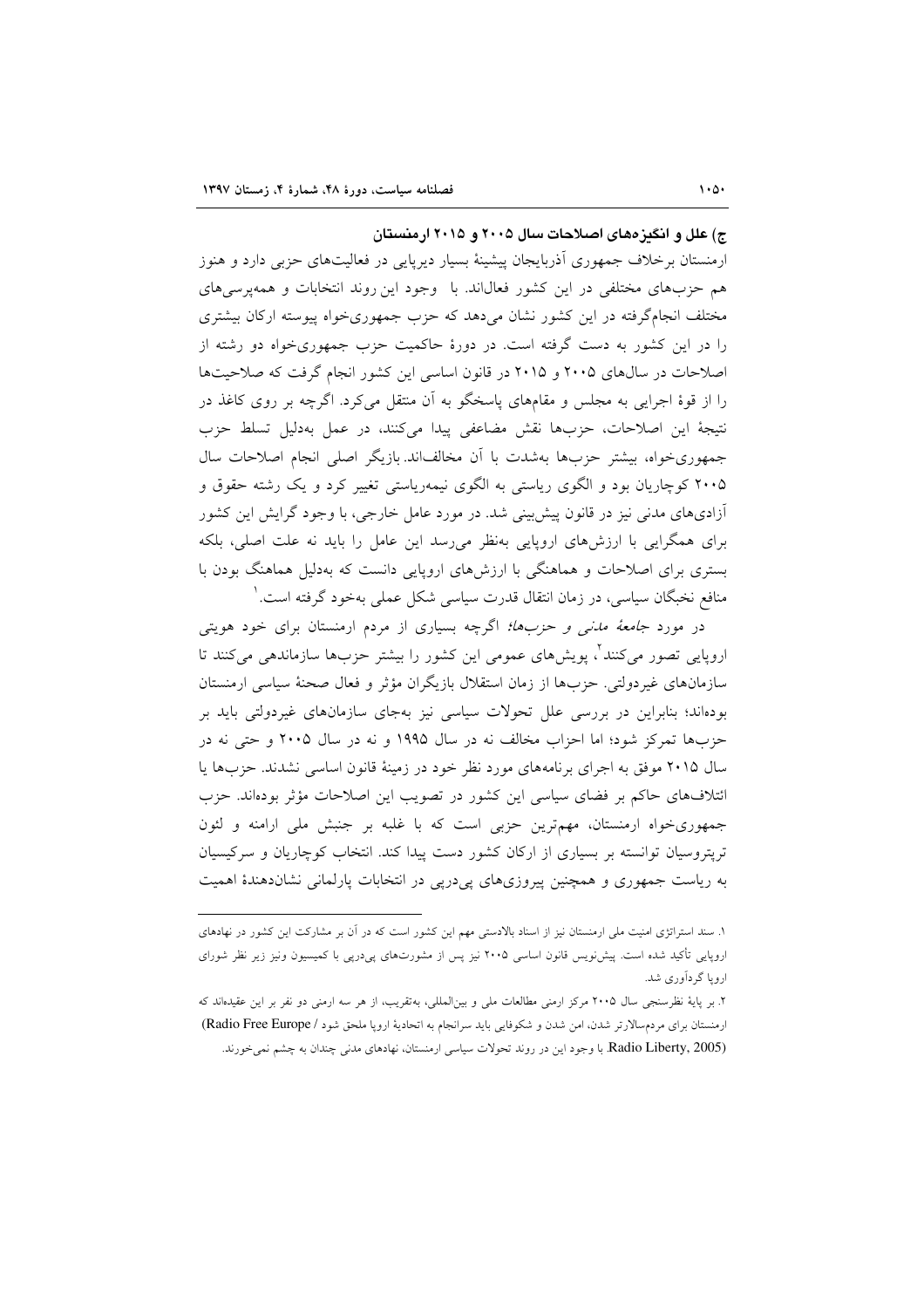این حزب در تحولهای سیاسی این کشور است. ازاین رو نقش حزب حاکم وقت یعنی حزب جمهوریخواه در این اصلاحات پررنگتر از شخص رئیس جمهور می شود؛ بنابراین با توجه به روند تحولها و انتقال قدرت از رئیس جمهور به مجلس تحت کنترل حزب جمهوری خواه، این حزب از بازیگران مهم و علل اصلی اصلاحات قانون اساسی در سال ۲۰۰۵ و سپس ۲۰۱۵ بوده است. در مجموع حزب حاکم و رئیسجمهورهای وقت مهمترین بازیگر اصلاحات و عنصر سیاسی و استمرار قدرت نیز مهمترین انگیزهی هر دو اصلاحات بوده است.

### د) علل و انگیز مهای اصلاحات سال ۱۹۹۹ و ۲۰۰۳ گرجستان

شواردنادزه از حزب اتحادیهٔ شهروندان گرجستان که قانون اساسی سال ۱۹۹۵ با مدیریت او نهایی شده بود، در سال ۱۹۹۹ نخست اصلاحات قانون انتخابات را انجام داد و تا سال ۲۰۰۴ نیز دستکم یکبار برای اصلاحات گستردهی قانون اساسی تلاش کرد. اصلاح قانون انتخابات در سال ۱۹۹۹ برای افزایش کمینهٔ حد انتخاباتی را بسیاری از تحلیل گران اقدامی کاملاً سیاسی به سود حزب حاکم ارزیابی کردند. در این اصلاحات کمینهٔ نصاب انتخاباتی برای ورود حزبها به مجلس، از ۵ درصد به ۷ درصد افزایش یافت. این اصلاحات از انتخابات همان سال اجرایی شد و حزب اتحادیهٔ شهروندان شواردنادزه بیشترین سود را برد. بهنظر می رسد حزب حاکم برای تقویت پایگاه خود در مجلس این اصلاحیه را در قانون انتخابات انجام داده است. موضوع دیگری که این نتیجه را تأیید میکند، تلاش شواردنادزه این بار برای اصلاح قانون اساسی در سال ۲۰۰۱ است. در این سال شواردنادزه کوشید با اصلاح قانون اساسی، مقام نخستوزیری را دوباره ایجاد کند و زمینههای افزایش قدرت رئیس جمهور نیز فراهم أید که البته این اصلاحات در زمان او ناکام ماند.

### ه) علل و انگیز مهای اصلاحات سال های ۲۰۰۴، ۲۰۰۹ و ۲۰۱۷ گرجستان

به فاصلهٔ اندکی پس از پیروزی آنچه با عنوان انقلاب گل رز گرجستان شناخته میشود و روی کار آمدن نامزد جنبش متحد ملی، ساکاشویلی، قانون اساسی این کشور اصلاح شد. دو رشته از اصلاحات ابتدا و انتهای ریاست جمهوری ساکاشویلی دو ماهیت وارونه داشتند. اولین رشته از اصلاحات درست پس از انتخاب ساکاشویلی قدرت رئیس جمهور را افزایش داد و دومین رشتهٔ اصلاحات نیز در سال ۲۰۱۰ و در فضایی پرچالش با هدایت ساکاشویلی انجام

۱. برای مطالعهٔ بیشتر در مورد رخدادهای معروف به انقلاب رنگی در فضای پساشوروی ر.ک: کولایی، ۱۳۹۱، افسانهٔ انقلابهاي رنگي.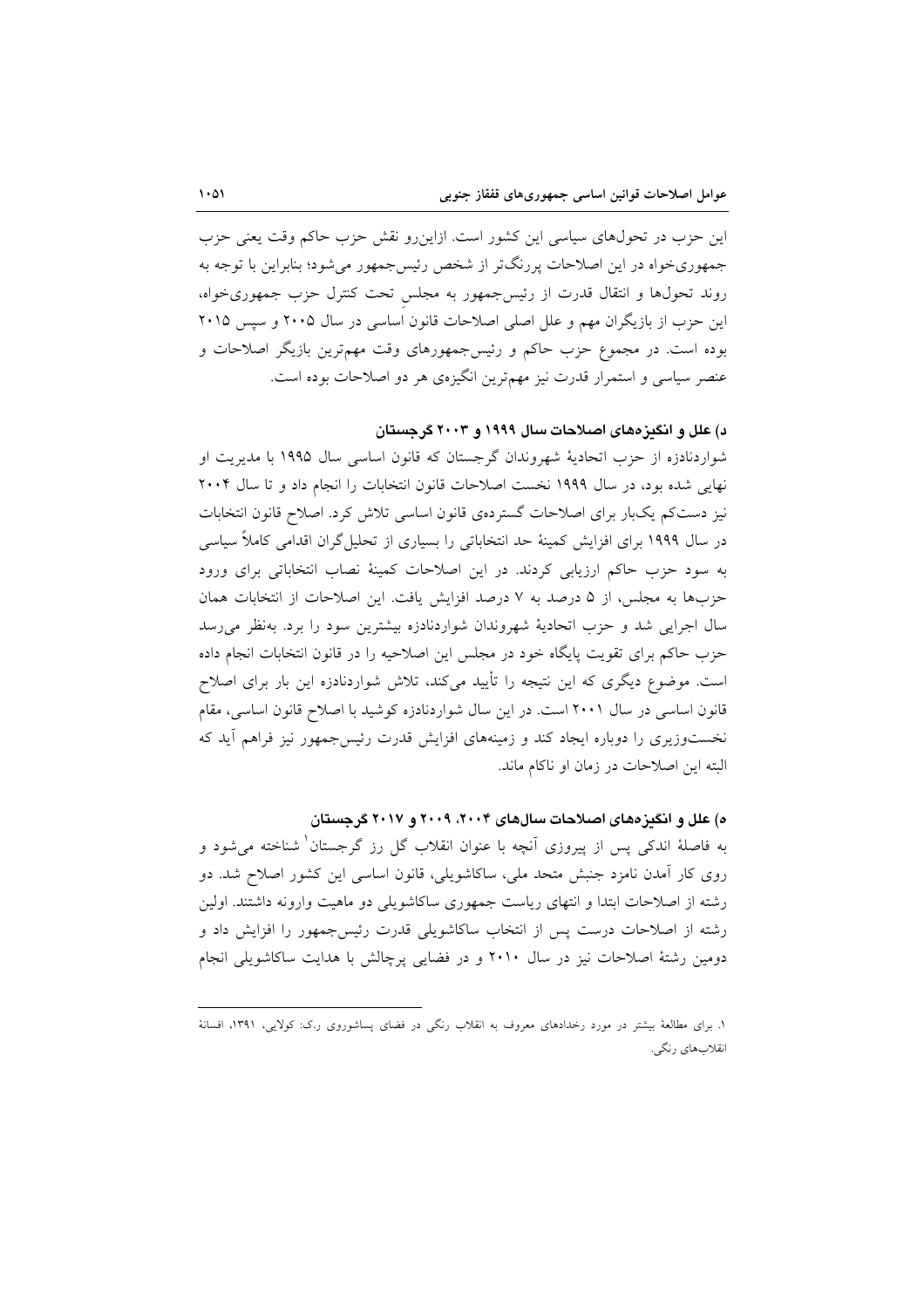گرفت که برعکس روند پیشین، قدرت رئیس جمهور را کاهش و قدرت مجلس را افزایش می داد. در روند اصلاحات بازیگران و عوامل خارجی یا اقتصادی یا نهادهای غیردولتی به چشم نمی خورند و ازاین رو عنصر سیاسی تنها عامل شایان بررسی است. در جریان اصلاحات ۲۰۰۴ میخاییل ساکاشویلی، نینو بورجانادزه و زوراب ژوانیا نقش مهمی داشتند و بعد از اصلاحات بهترتیب ریاست جمهوری، ریاست مجلس و مقام تازه تأسیس نخستوزیری را در اختیار گرفتند. هر سه نفر جزء جنبش متحد ملی بودند که در انتخابات پارلمانی، مجلس را نیز به دست گرفت (Muskhelishvili, 2005: 49). ساكاشويلي در دور دوم رياست جمهوري خود با چالشهای بسیاری روبهرو شد. وی در چنین فضایی با تشکیل کمیسیون دولتی قانون اساسی، اصلاحات گستردهٔ دیگری را در قانون اساسی این کشور در سال ۲۰۱۰ انجام داد که در نتیجهٔ آن نظام ریاستی جای خود را به نظام نیمهریاستی میداد. همانطور که ساکاشویلی در آغاز ریاست جمهوری خود تلاش کرد قدرت بیشتری را در نهاد ریاست جمهوری متمرکز کند، در پایان دور دوم ریاست جمهوری پرچالش خود نیز روند معکوسی را برای انتقال قدرت از نهاد ریاست جمهوری به قوهٔ قانونگذاری انجام داد. با شکست ساکاشویلی و حزب او در انتخابات مجلس و ریاست جمهوری اهداف سیاسی وی به سرانجام نرسید.

در مجموع جمهوری آذربایجان بهسوی تمرکز قدرت حرکت کرده است. عوامل مختلفی از جمله دولت رانتیر، وضعیت حزبی و نهادهای سیاسی بستر این پویش بودهاند، اما پیشران قوی و تعیین کنندهٔ این روند، منافع سیاسی بالاترین سطح قدرت است. ارمنستان به نهادینگی و ثبات نظام حزبی، گذاری خطی و گرجستان بهدلیل نظام سیاسی ناپایدار گذاری سینوسی بهسوی نظام پارلمانی داشتهاند؛ اما این رویداد، شاخص کل مردمسالاری را بهبود نبخشیده است. اما در هر سه کشور انگیزهٔ حفظ نخبگان حاکم در شکلها و ساختارهای حقوقی جدید، اصلاحات قانون اساسی را بهجای بهبود شاخصهای مردمسالاری به ابزاری برای دور زدن قانون قبلی و جلوگیری از چرخش نخبگان تبدیل کرده است.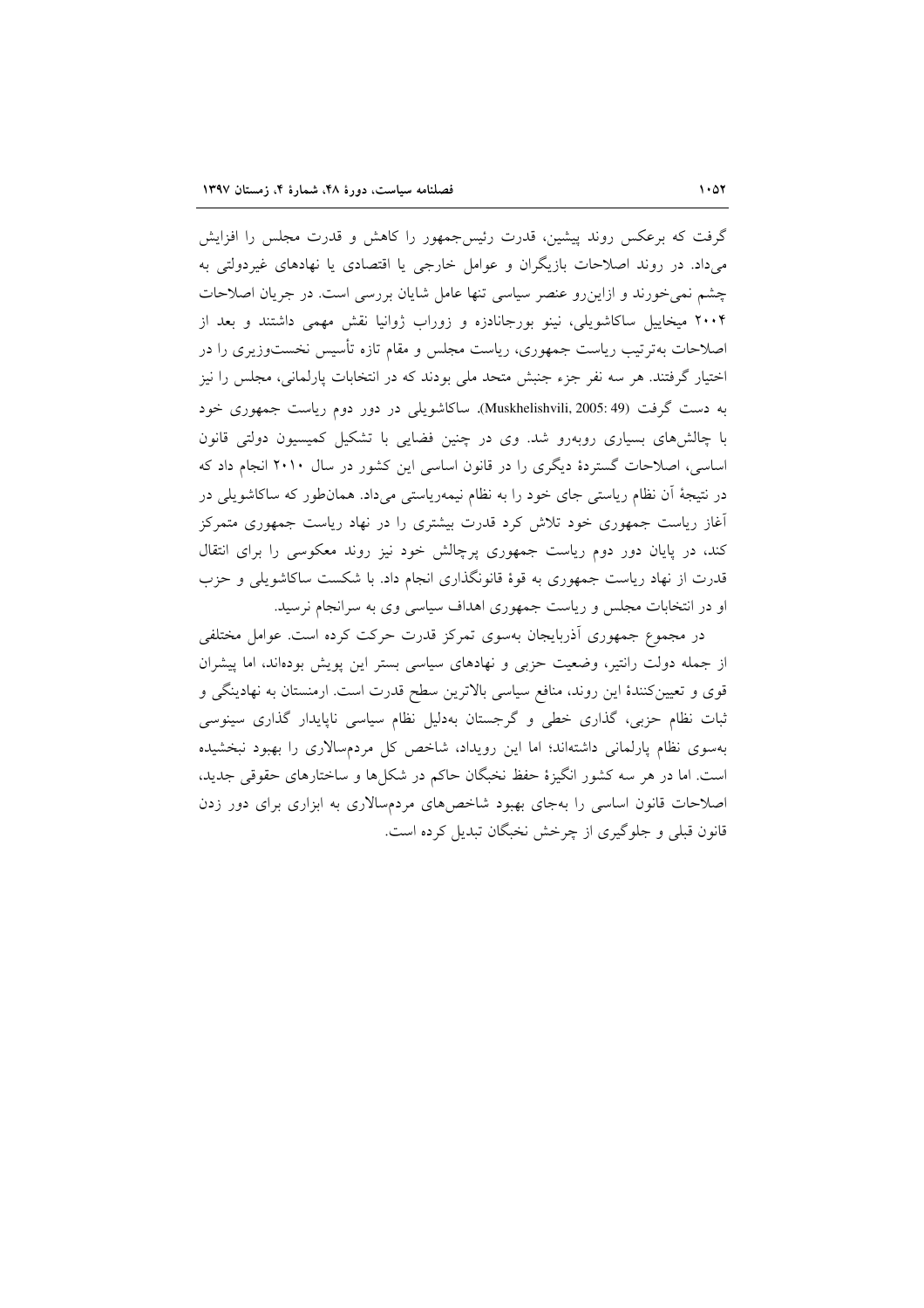

نمودار ۱شاخص کل مردمسالاری Democracy Index 2006, 2008, 2010-2015

نتىحە

*در جمهوری آذربایجان مد*ل ریاست<sub>ی</sub> حکومت همراه با افزایش منابع در دسترس نفتی و همچنین نبود کنترل عمومی در یک دههٔ گذشته بهطور مستمر، مانع اصلاحات در جهت مردمسالاری شده است. در میان عوامل تعهدها و فشارهای خارجی، جامعهٔ مدنی و کثرتگرایی سیاسی، عامل اقتصادی و عامل سیاسی، *جلوگیری از چرخش قدرت سیاسی* نقش اصلی را داشته است. بخشهای مثبت اصلاحات که بر روی آنها مانور تبلیغاتی داده می شد، تأثيري واقعي بر بهبود شاخص مردمسالاري نداشته است.

در ارمنستان، اصلاحات قانون اساسی در زمانهای حساس انتقال قدرت انجام گرفته است. در بلندمدت ممکن است این اصلاحات، نظام سیاسی این کشور را مردمسالارتر کند و دیگر استانداردهای حقوق بشری و سیستمهای نظارت بر قدرت را بهبود بخشد، اما شاخص مردمسالاری بهبود چشمگیری را نشان نداده است. علت اصلی اصلاحات سال ۲۰۰۵ و ۲۰۱۵ همچون جمهوری اَذربایجان، بهرهگیری نخبگان حاکم از روند تحولات و جلوگیری از انتقال .<br>قدرت بوده است. این رویه سرانجام به گسترش اعتراضهای عمومی، استعفای سرکیسیان و حذف قرهباغيها از سيهر سياسي ارمنستان انجاميد.

<mark>د*ر گرجستان* نیز همچون دو جمهوری دیگر جلوگیری از انتقال قدرت مهم<sub>ا</sub>ترین نقش را</mark> داشته است. بنابراین در هر سه جمهوری قفقاز جنوبی، دلیل اصلی اصلاحات قانون اساسی، تلاش نخبگان حاکم برای حفظ قدرت با ابزار تغییر چارچوب حقوقی بوده است.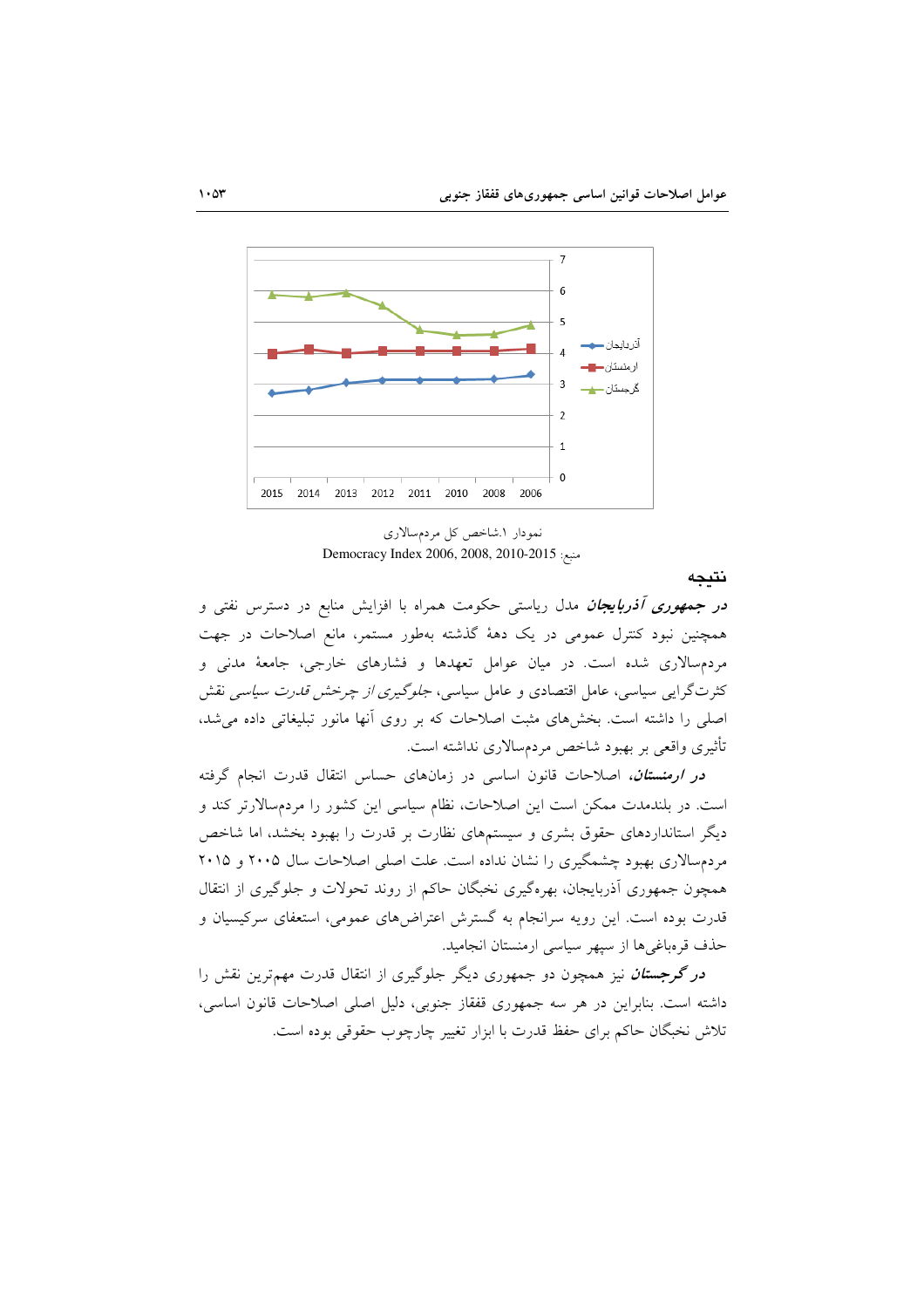حکومتها تا حد ممکن از این شیوه بهره بردهاند، مگر اینکه اعتراض های عمومی جلوی تکرار روش های سنتر را گرفته باشد. استعفای سرکسیان را باید در آین زمینه دید. بهعنوان تجربهای در کشورهای در حال توسعه، شاخصهای مردمسالاری بهطور معمول با اصلاحات قانون اساسی بهبود نمی پابد. حتی ممکن است وضعیت دشوارتری برای مردم پدید آورد. روند مطلوبی که بتواند به اصلاحات بادوام و مؤثر و مستمر در جهت مردمسالار شدن و ثبات سیاسی بینجامد، اصلاحات قانون اساسی در فضای سیاسی کثرتگر است که در آن از یک سو میان جناحها و گروههای مختلف نوعی اجماع ارزشی در مورد عناصر مردمسالاری- مانند انتخابات، قوانین و نهادها و روند آن- پدید آمده باشد. از سوی دیگر هم میان این گروهها نوعي توازن نسبي قدرت و احتمال گردش نخبگان وجود داشته باشد.

### منابع و مآخذ

#### الف) فارسى

١. أران نيوز (١٩ مهر ١٣٩۶). «اصلاحات قانون اساسي گرجستان»، قابل دسترسي در: http://fa.arannews.com/News/57207/%D8%A7%D8%B5%D9%84%D8%A7%D8%AD% D8%A7%D8%AA-%D9%82%D8%A7%D9%86%D9%88%D9%86-%D8%A7%

D8%B3%D8%A7%D8%B3%DB%8C-%DA%AF%D8%B1%D8%AC% (تاريخ دسترسي: ٢۴ آذر D8%B3%D8%AA%D8%A7%D9%86.html

۲. - تارنمای مجلس ملی جمهوری ارمنستان (۲۰ آذر ۱۳۹۶). «قانون اساسی ارمنستان»، قابل دسترسی در:

(: تاريخ دسترسي: ١٢٠ http://www.parliament.am/legislation.php?sel=show&ID=1&lang=eng آذ, ١٣٩٧)

۳. دانشگاه پرینستون (۱۳۹۷). «ارمنستان ۱۹۹۵"، قابل دسترسی در:

(تاريخ دسترسي: ٢٠ آذر http://pcwcr.princeton.edu/reports/armenia1995.html

- ۴. سازمند، بهاره؛ و پیمان کاویانی فر (۱۳۹۴). «ایران و برنامهٔ تراسیکا و ابتکار راهرو گاز جنوبی اتحادیهٔ اروپایی در دوران پساتحریم»، **فصلنامهٔ روابط خارجی**، سال هفتم، ش ۳، ص ۶۲–۳۳.
- ۵. كولايي، الهه (١٣٧۴). نقش منابع نفتي در تحولات سياسي جمهوري آذربايجان، فصلنامهٔ مطالعات خاورميانه. ش ۴، ص ۱۷۶–۱۷۴.
	- ۶. \_\_\_\_\_\_\_\_\_\_ (۱۳۸۰). اتحاد شوروی از تکوین تا فروپاشی، چ پنجم، تهران: دفتر مطالعات سیاسی و بینالمللی.
		- ۷. ---------- (۱۳۸۹). <mark>سیاست و حکومت در اوراسیای مرکزی،</mark> چ چهارم، تهران: سمت.
- ۸ مرکز مطالعات اوراسیای مرکزی (اردیبهشت ۱۳۹۷)، «اعتراضهای ۲۰۱۸ در ارمنستان؛ ریشهها، پیشرانها و چشماندازها»، قابل دسترسی در:

http://cces.ut.ac.ir/news/-

/asset\_publisher/Lhysd0EbP2Nl/content/%DA%AF%D8%B2%D8%A7%D8%B1%D8% B4%DB%8C-%D8%A7%D8%B2-%D9%86%D8%B4%D8%B3%D8%AA-%D8%AA%D8%AE%D8%B5%D8%B5%DB%8C-%D8%A7%D8%B9%D8%AA%D8%B1%D8%A7%D8%B6%D8%A7%D8%AA-2018-%D8%AF%D8%B1-%D8%A7%D8%B1%D9%85%D9%86%D8%B3%D8%AA%D8%A7%D9%86-%D8%B1%DB%8C%D8%B4%D9%87-%D9%87%D8%A7-%D8%8C-%D9%BE%DB%8C%D8%B4%D8%B1%D8%A7%D9%86%D9%87%D8%A7-%D9%88-%DA%86%D8%B4%D9%85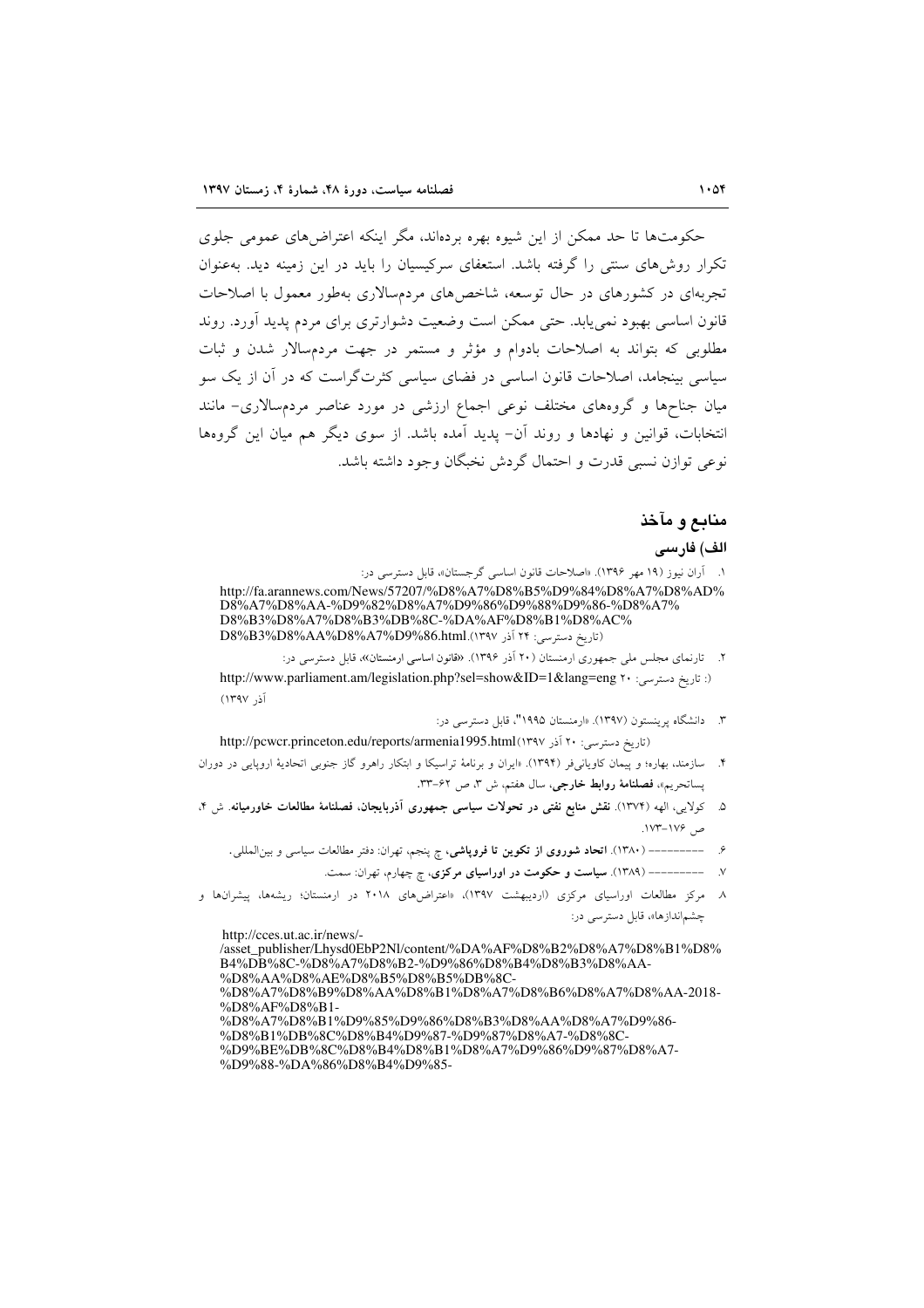%D8%A7%D9%86%D8%AF%D8%A7%D8%B2%D9%87%D8%A7?redirect=http%3A %2F%2Fcces.ut.ac.ir%2Fnews%3Fp\_p\_id%3D101\_INSTANCE\_Lhysd0EbP2Nl%26p\_p \_lifecycle%3D0%26p\_p\_state%3Dnormal%26p\_p\_mode%3Dview%26p\_p\_col\_id%3Dc  $\overline{\text{olumn-2\%26p\_p\_col}\text{_count\%3D1}}$  (١٣٩٧ ) اتاريخ دسترسي: ٢۴ آذر

**ب) خارجي** 

- 9. Agenda (19 Oct 2017). "Georgian President Signs New Edition of Constitution", Available at: http://agenda.ge/en/news/2017/2287 (Accessed on: 16 December. 2018).
- 10. Alieva, L. (2014). "Azerbaijan and the Impact of the Lack of Democratization on Relations with the EU", **European View**, Vol.*13* (No.1), pp: 39-48.
- 11. Arakelian, A., Nodia, G. (2005). "Constitutional/Political Reform Process in Georgia, in Armenia and Azerbaijan: Political Elite and Voices of the People", *IDEA and the CIPDD*. Available at:

http://www.idea.int/publications/cprp\_georgia/upload/DCMEnglishDraft.pdf

- 12. Armenian Revolutionary Federation (ARF), (2015). Available at: http://www.arfd.info/ about-arf-d-2/ (Accessed on July 15, 2016)
- 13. Constitutional Court of the Republic of Azerbaijan (2016). Available at: http://www. constcourt.gov.az/laws/26 (Accessed on: August 6, 2016)
- 14. Defeis, E. F. (1995). "Armenian Constitutional Referendum: Towards a Democratic Process". **Temp. Int'l & Comp LJ**, vol.9,pp: 269-290.
- 15. Direct Democracy, (2016)." Georgia, November 2, 2003: Reduction of Parliament from 235 to 150 Seats" Available at: http://www.sudd.ch/event.php?lang=en&id=ge012003 (Accessed on August 5, 2016)
- 16. Election Guide, (2016). Available at: http://www.electionguide.org/ (Accessed on July 15, 2016)
- 17. Godoladze, K. (2013). "Constitutional Changes in Georgia: Political and Legal Aspects". **Humanities and Social Sciences Review***,* Vol. 2(No.3), pp: 443–460.
- 18. Grossman, C., Schwartz, H., Cutler, L., Howard, A. E. D., Sharlet, R., Stein, E…., & Wald, P. M. (1997). "Symposium: Constitutional" Refolution" in the Ex-Communist World: The Rule of Law". **American University Journal of International Law and Policy**, Vol.*12*, pp: 45-144.
- 19. Heritage, (2016). "About Us", Available at: http://www.heritage.am/en/about (Accessed on July 15, 2016)
- 20. ICG (2005). Azerbaijan's 2005 Elections: Lost Opportunity", Available at: http://unpan1.un.org/intradoc/groups/public/documents/apcity/unpan023570.pdf (Accessed on 06.17.2016)
- 21. ICG (2010)." Azerbaijan: Vulnerable Stability", Available at: https://www.crisisgroup. org/europe-central-asia/caucasus/azerbaijan/azerbaijan-vulnerable-stability (Accessed on 06.17.2016)
- 22. Muskhelishvili, M. (2005). "Constitutional Changes in Georgia". **Tbilisi: Centre for Social Studies**. Available at: http://www.idea.int/europe\_cis/upload/ Constitutional %20Changes%20in%20Georgia%20-%20eng%20changed-2.pdf (Accessed on: August 5, 2016)
- 23. New Azerbaijan Party,(2014). Available at: http://www.yap.org.az/en/view/pages/5 (Accessed on August 31, 2016)
- 24. The Economist-Intelligence Unit. "Democracy index 2006". available at: http://www. economist.com/media/pdf/democracytable2007v3.pdf (Accessed on: August 16, 2016)
- 25. The Economist-Intelligence Unit. "Democracy Index 2008". available at: http://graphics. eiu.com/PDF/Democracy%20Index%202008.pdf(Accessed on: August 16, 2016)
- 26. The Economist-Intelligence Unit. "Democracy Index 2010". available at: https://graphics. eiu.com/PDF/Democracy\_Index\_2010\_web.pdf(Accessed on: August 16, 2016)
- 27. The Economist-Intelligence Unit. "Democracy Index 2011". available at: https://www. ciaonet.org/attachments/19462/uploads(Accessed on: August 16, 2016)
- 28. The Economist-Intelligence Unit. "Democracy Index 2012". available at: http://pages. eiu.com/rs/eiu2/images/Democracy-Index-2012.pdf(Accessed on: August 16, 2016)